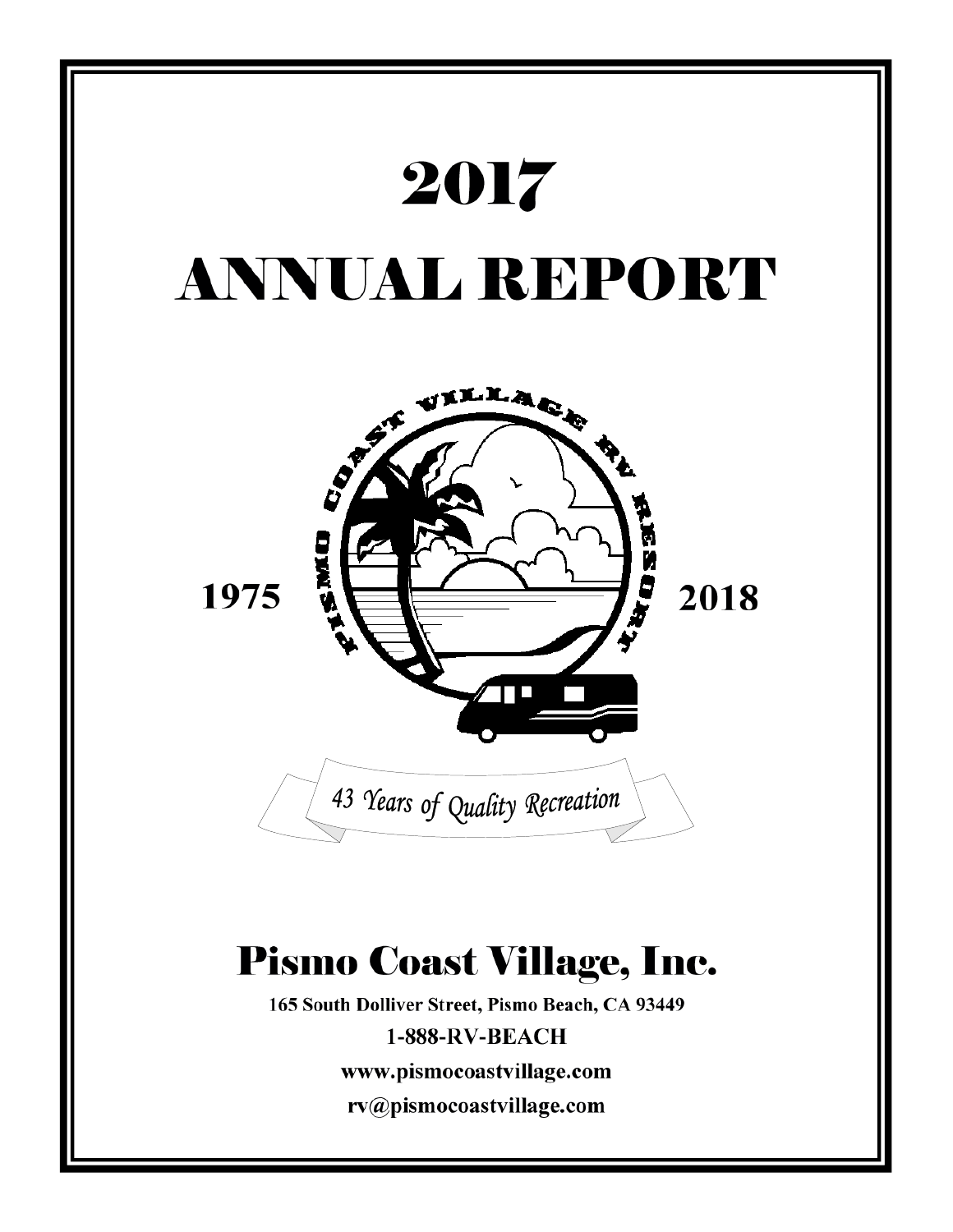## **TABLE OF CONTENTS**

| <b>Management's Discussion and Analysis of Financial Condition</b> |
|--------------------------------------------------------------------|
|                                                                    |
|                                                                    |
|                                                                    |
|                                                                    |
|                                                                    |
| <b>Statements of Income and Retained Earnings</b>                  |
| <b>Statements of Cash Flows</b>                                    |
| <b>Notes to Financial Statements</b>                               |
|                                                                    |
| <b>Statements of Income (Unaudited)</b>                            |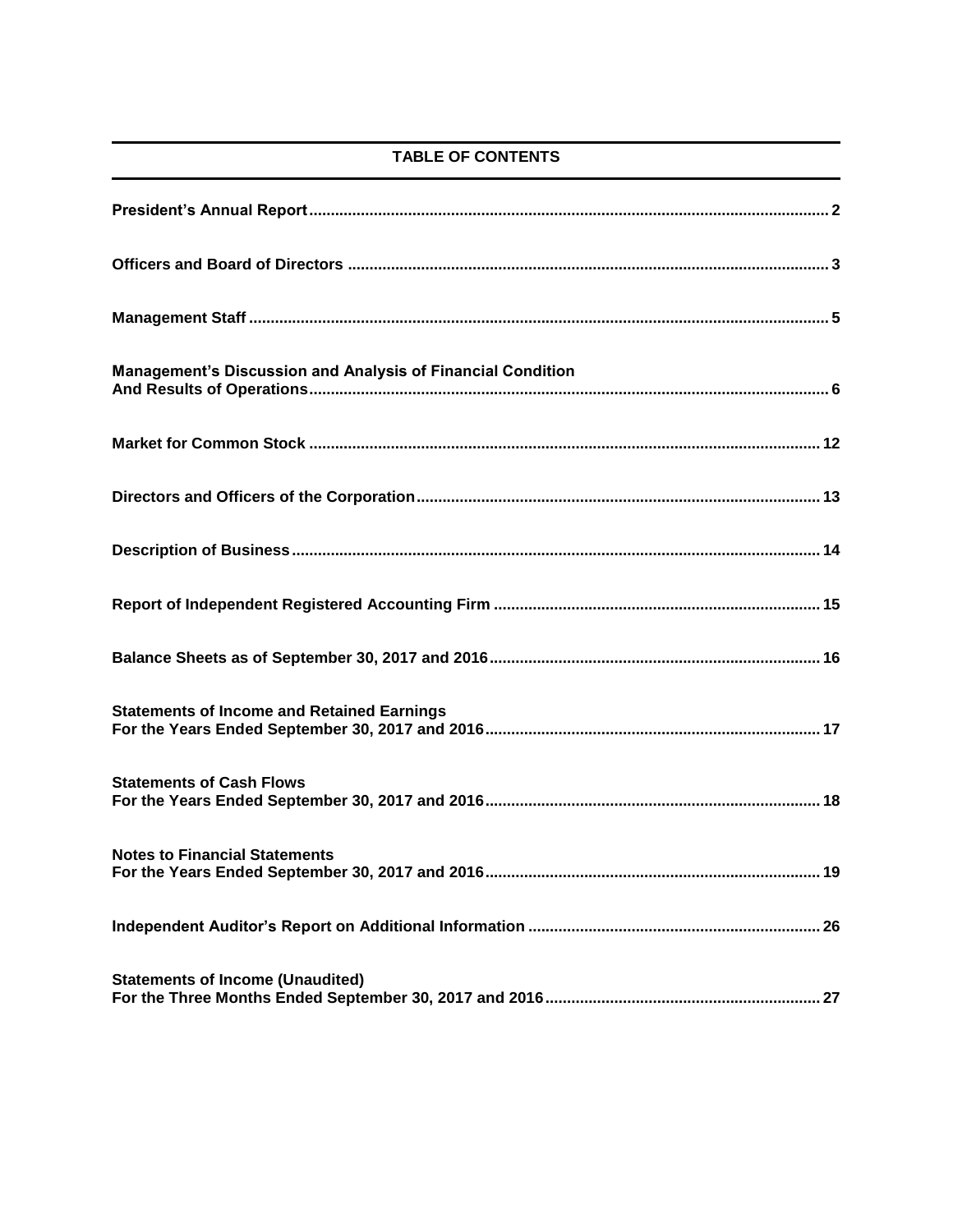## **PRESIDENT'S ANNUAL REPORT**

#### By Terry Hughes

It has been an honor and privilege to serve as Board President for another year. I appreciate the opportunity to work among some of the most dedicated individuals I have ever met. Although we experience a great comradeship on the Board, you can be assured that there is one thread that weaves itself through our management process. It is our continued effort to solidify Pismo Coast Village RV Resort as the premiere RV resort on the central coast.

I'm pleased to announce that Pismo Coast Village, Inc. ended fiscal year 2017 in a very solid financial position. We continue to look at sustainable revenues in 2018. With dedicated and committed management and board members, we were able to pay off our outstanding bank note. This note was made when we purchased additional property for our trailer storage program.

Occupancy in 2017 indicated a small increase in General Public usage and a slight decrease in Shareholder site nights. Overall, we saw a 1% increase in occupancy from our record breaking year in 2016. People continue to enjoy the RV experience, and we are fortunate to have our location here on the central coast.

We continue to maintain a strong position in our trailer storage program. We still maintain approximately 2,200 trailers in storage at our various lots. Although acreage is at a premium value in our area, we continue to look for strategic property for additional RV storage.

At the end of fiscal year 2017, we had invested \$339,329 into improvements to our resort. These improvements included a new fiberglass coating for our pool, upgrade of the parking and basketball court area, a new pool cover, Clubhouse improvements, TV system upgrade, road paving, and continued efforts to prepare for our new RV Service Facility.

Capital expenditures are forecasted to be approximately \$899,000 in fiscal year 2018. Plans include work on our new RV Service Facility, Hino Tow Truck replacement, upgrade of our surveillance monitoring capabilities and installation of a HVAC system in our General Store to meet Title 24 regulations. All these expenditures will further enhance our Resort facilities and services.

We are beginning to show progress on our new RV Service Facility. In September of 2017, we secured our minor use permit from San Luis Obispo County and have now submitted our building and grading permit applications for their review and approval. Hopefully, we will have a final ruling early in 2018 and can begin construction in mid-year.

I would be amiss if I did not recognize the management staff and employees of Pismo Coast Village RV Resort. We are truly fortunate to have people working for this corporation that present a positive image to our shareholders and guests. My appreciation to our CEO/General Manager, Jay Jamison, and staff for their outstanding performance in 2017. Staff's initial contact with shareholders and guests many times influences the RV experience they will have. I'm glad we have employees with the demeanor and attitude that contributes to this experience. I commend them for their efforts and contributions to the success of our corporation.

I want to extend a personal thank you to each Board member for their efforts during the year. These individuals volunteer their time and talents to assure our continued success at Pismo Coast Village. Their support of this corporation is unwavering, and I appreciate their dedication. Although we have encountered several resignations the last couple of years, new members come in and contribute new suggestions and talents to our efforts. I encourage shareholders to go to the Corporate Office and inquire about becoming a potential board member.

It has been a privilege to serve another term as your President of the Board of Directors for Pismo Coast Village.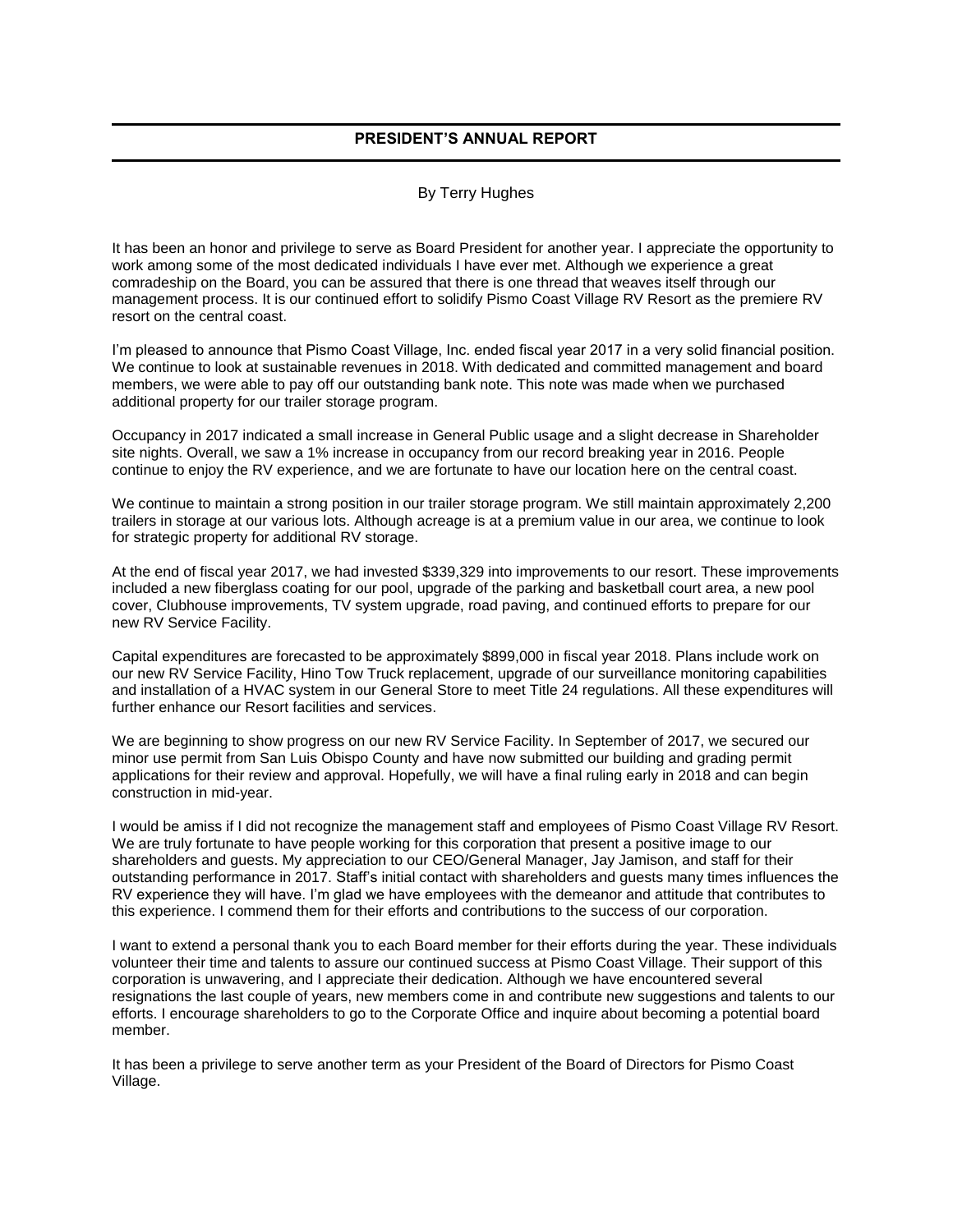# **OFFICERS BOARD OF DIRECTORS**

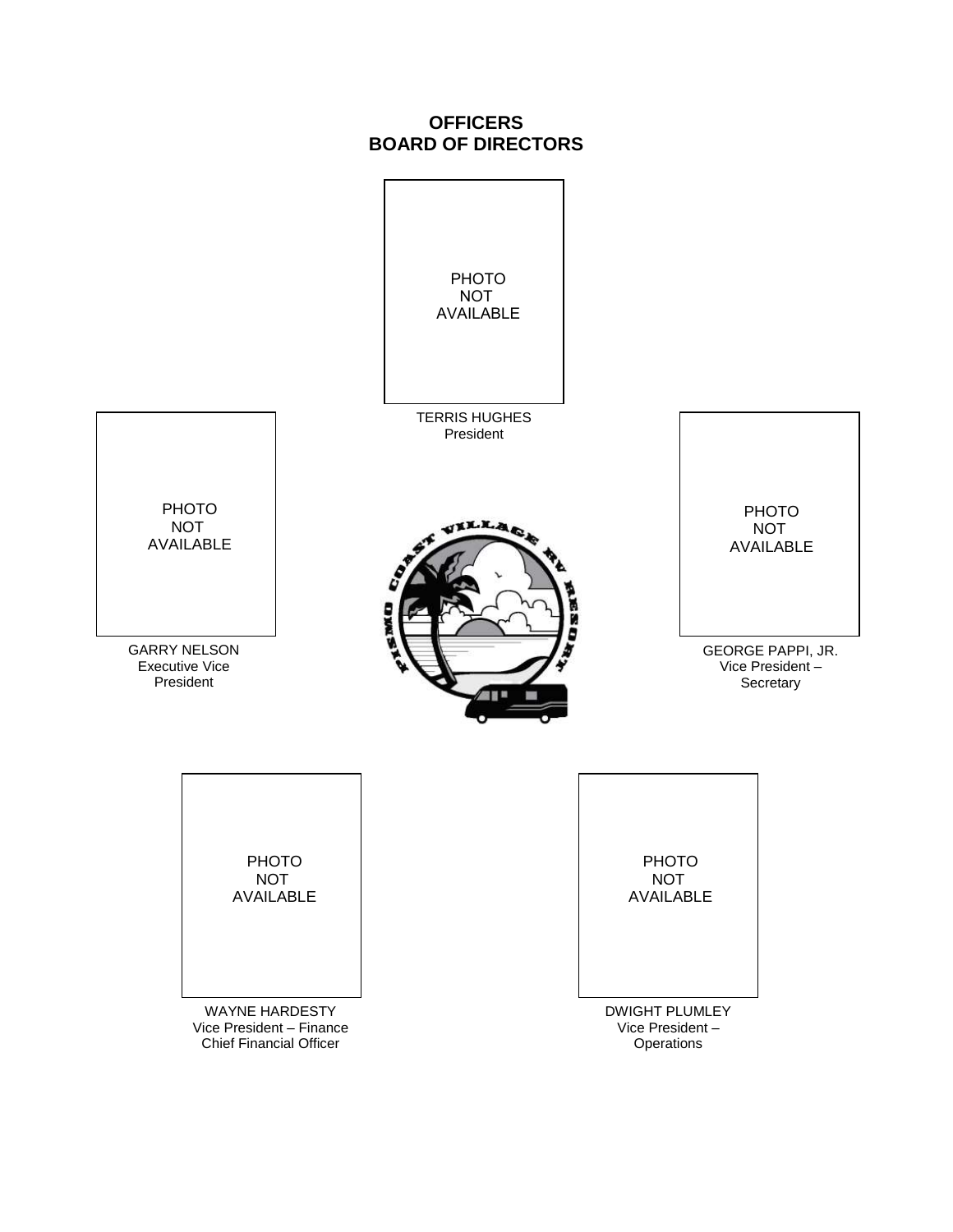# **DIRECTORS BOARD OF DIRECTORS**

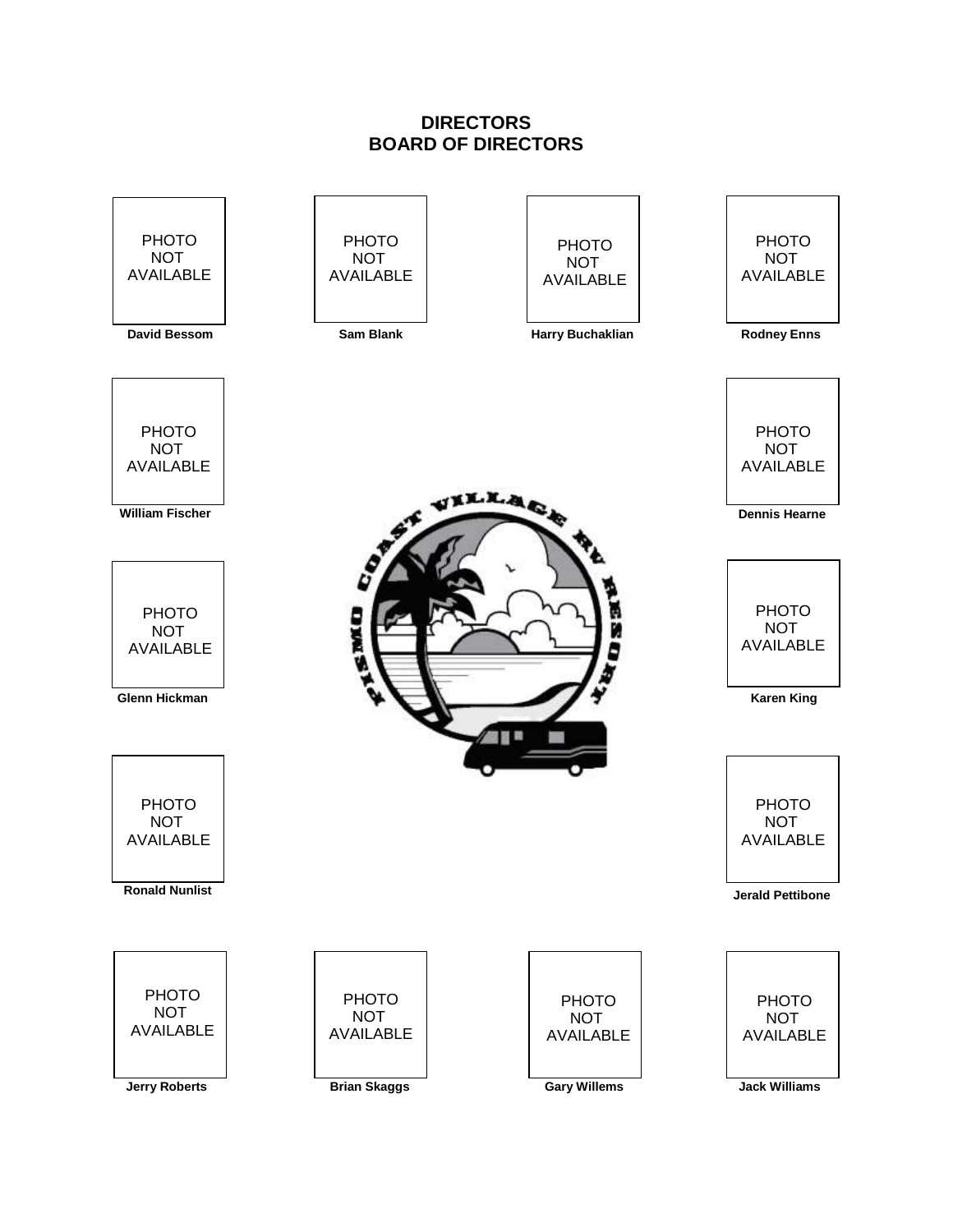## **MANAGEMENT STAFF**



**JAY JAMISON** Chief Executive Officer/ General Manager/ Asst. Corp. Secretary

JAY JAMISON has been employed by the Company since June 1997 as General Manager and serves as Assistant Corporate Secretary. In March 2007, the Board changed his title to Chief Executive Officer/General Manager. He has a B.S. degree in Agricultural Management from Cal Poly San Luis Obispo, graduating in 1976. Mr. Jamison was raised on his family's guest ranch, Rancho Oso, in Santa Barbara County, which included a recreational vehicle park, resident summer camp, equestrian facilities and numerous resort amenities. He worked on the ranch throughout his childhood and after college. The family business was sold in 1983, at which time Mr. Jamison was hired by Thousand Trails, Inc., a private membership resort, as a Resort Operations Manager. His last ten years at Thousand Trails were spent managing a 200-acre, 518-site, fullservice resort near Hollister, California. He also managed Thousand Trails resorts in Acton and Idyllwild in Southern California. Prior to his employment with the Company, Mr. Jamison was a General Manager with Skycrest Enterprises in Redding and managed Sugarloaf Marina and Resort on Lake Shasta in Northern California between January 1995 and June 1997. Mr. Jamison was appointed to and served as a commissioner

on the Pismo Beach Conference and Visitors Bureau from February 1998 to January 2010, serving as Chair from August 1999 until February 2009. At the 1999 National Association of RV Parks and Campgrounds Annual Convention, he was elected to serve on the Board of Directors representing the ten western states. During his two three-year terms on the Board, he served four years as Treasurer of the National Association, a position he held until he termed out December 2005. In June of 2002, Mr. Jamison was installed as a Director on the Board for the San Luis Obispo County Chapter of the American Red Cross, and served until June 2011, including from June 2006 until July 2008 as Board Chairman. In February 2006, Mr. Jamison was elected to serve as a commissioner on the California Travel and Tourism Commission, which markets California to potential domestic and international visitors. During his two four-year terms, he served on the Audit Committee, two years as committee Chairman, and one year on the Executive Committee. He termed out as a commissioner in June 2014; however, he still remains a member of the Audit Committee. Mr. Jamison was installed as a member of the Board of Directors for the San Luis Obispo County Conference and Visitors Bureau (Visit San Luis Obispo County) in 2012, and currently serves on the Executive Committee following two years as Board Chair. Since 2014 Mr. Jamison has served as a member of the Advisory Council for the Recreation, Parks, and Tourism Administration (RPTA) Department at Cal Poly San Luis Obispo.

CHARLES AMIAN has held the position of Operations Manager since June 1995. He began his career with PCV in June 1984 in the Maintenance Department, and has held various positions within the Company, including Reservations Supervisor and Store Supervisor. At the California Association of RV Parks and Campgrounds Annual Convention in March 2001, he was elected Board President and served two successful terms. At the 2002 National Association of RV Parks and Campground's Annual Convention, he was appointed to chair the State President's meeting. He served ten years on the CalARVC Board of Directors. Mr. Amian served four years on the Camp-California Marketing Board of Directors. He served fifteen years on the Board of Trustees of REC PAC (a California Recreation Political Action Committee formed to help protect, preserve and further recreational interests in California), and served two terms as Chair. Mr. Amian is a lifetime-designated Certified Park Operator. In November of 2016, Mr. Amian was appointed to serve as a member of the Board of Directors of the National Association of RV Parks and Campgrounds. **CHARLES AMIAN**



Operations Manager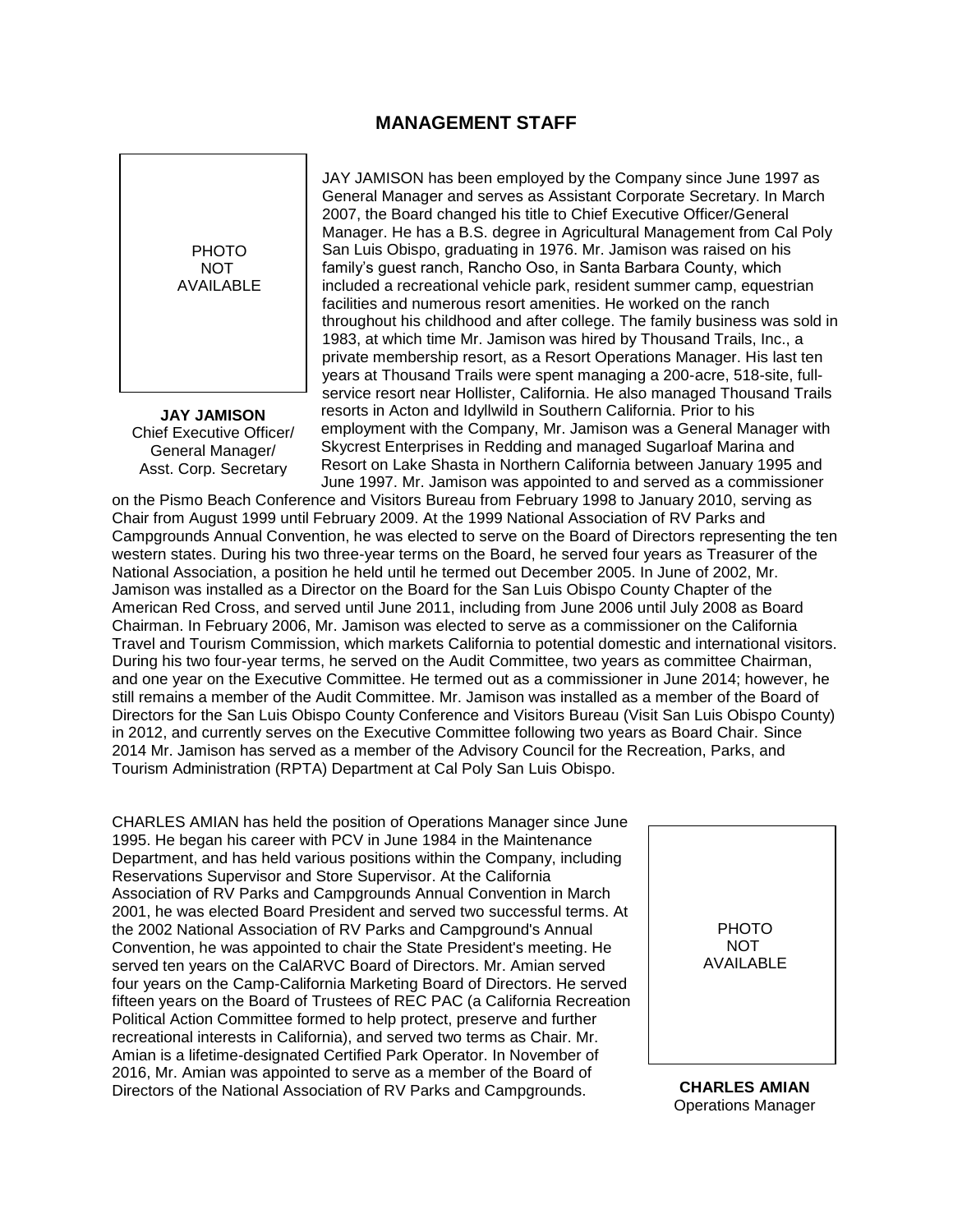## **MANAGEMENT'S DISCUSSION AND ANALYSIS OF FINANCIAL CONDITION AND RESULTS OF OPERATIONS**

The following analysis discusses the Company's financial condition as of September 30, 2017, compared with September 30, 2016. The discussion should be read in conjunction with the audited financial statement and the related notes to the financial statement and the other financial information included elsewhere in this Annual Report.

Certain information included herein contains statements that may be considered forward-looking statements, such as statements relating to anticipated expenses, capital spending and financing sources. Such forward-looking information involves important risks and uncertainties that could significantly affect anticipated results in the future and, accordingly, such results may differ from those expressed in any forward-looking statements made herein. These risks and uncertainties include, but are not limited to, those relating to competitive industry conditions, California tourism and weather conditions, dependence on existing management, leverage and debt service, the regulation of the recreational vehicle industry, domestic or global economic conditions and changes in federal or state tax laws or the administration of such laws.

#### **OVERVIEW**

Pismo Coast Village, Inc. operates as a 400-space recreational vehicle resort. The Company includes additional business operations to provide its users with a full range of services expected of a recreational resort. These services include a store, video arcade, laundromat, recreational vehicle repair, RV parts shop and an RV storage operation.

The Company is authorized to issue 1,800 shares, of one class, all with equal voting rights and all being without par value. Transfers of shares are restricted by Company bylaws. One such restriction is that transferees must acquire shares with intent to hold the same for the purpose of enjoying camping rights and other benefits to which a shareholder is entitled. Each share of stock is intended to provide the shareholder with the opportunity for 45 nights of free site use per year. However, if the Company is unable to generate sufficient funds from the public, the Company may be required to charge shareholders for services.

Management is charged with the task of developing sufficient funds to operate the Resort through site sales to general public guests by allocating a minimum of 175 sites to general public use and allocating a maximum of 225 sites for shareholder free use. The other service centers are expected to generate sufficient revenue to support themselves and/or produce a profit.

The Company continues to promote and depend upon recreational vehicle camping as the primary source of revenue. The rental of campsites to the general public provides income to cover expenses, complete capital improvements, and allow shareholders up to 45 free nights camping annually. Additional revenues come from RV storage and spotting, RV service and repair, on-site convenience store, and other ancillary activities such as laundromat, arcade, and bike rental.

The RVing public actively seeks accommodations on the Central Coast despite volatile fuel prices and personal financial uncertainties. RVing offers an affordable outdoor recreational experience, and the Company provides quality facilities and services in a highly popular location. Site occupancy for fiscal year 2017 was up 0.05%, following last year's record occupancy, due to good weather, the improving economy, and a nationwide increased demand for outdoor recreation and camping. Revenues from ancillary operations, such as the General Store, RV service, laundromat, arcade, and bike rental, all contribute to the profitability of the Company.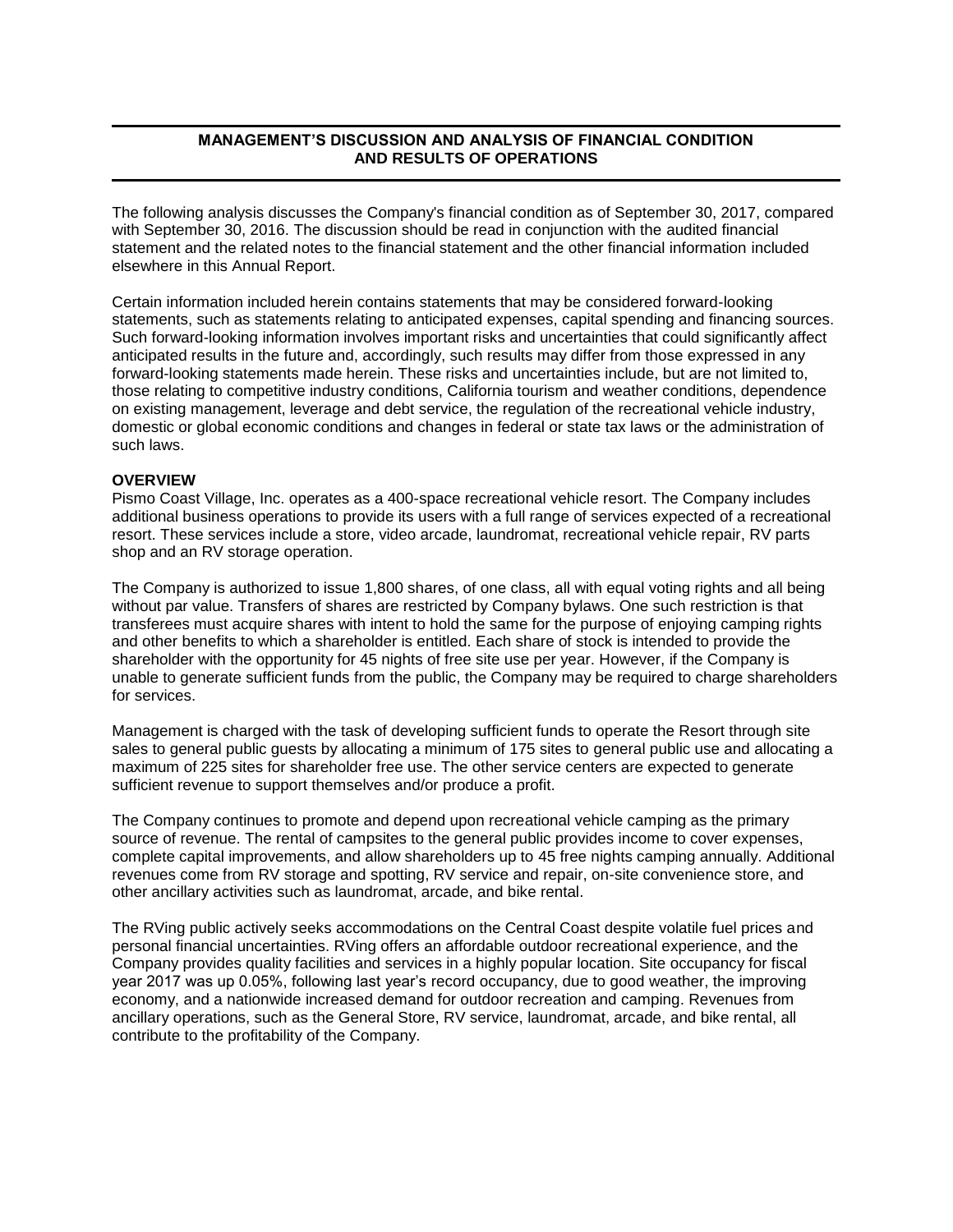RV storage continues to provide a significant portion of the Company's revenue. RV storage provides numerous benefits to the customer including: no stress of towing, no need to own a tow vehicle, use of RV by multiple family members, and convenience.

After years with no debt, the Board of Directors approved expansion of the RV storage program and understood this investment would require substantial financing. Management has made it a high priority to affect timely construction and successful marketing in order to maximize return on this investment.

Ongoing investment in resort improvements has assured resort guests and shareholders a top quality, up-to-date facility. This quality and pride of ownership was evident when the National Association of RV Parks and Campgrounds Park of the Year was awarded to the resort for 2007 - 2008. In addition, in 2008 the resort was the only industry rated "A" park in California for customer satisfaction based on Internet visitor surveys collected nationally by Guest Reviews. The resort also received the Guest Reviews "A" rated park recognition for the years 2011, 2012, 2013, 2014, and one of 32 parks nationally in 2016.

The Company's commitment to quality, value, and enjoyment is underscored by the business's success due to word of mouth and referrals from guests. In addition, investment for online marketing, ads in the leading national directories, and trade magazine advertising formulates most of the business-marketing plan.

#### **CURRENT OPERATING PLANS**

The Board of Directors continues its previously established policy by adopting a stringent conservative budget for fiscal year 2018, which projects a positive cash flow of approximately \$1,886,810 from operations. This projection is based on paid site occupancy reflecting similar occupancy as experienced in fiscal year 2017. The 2018 budget plan does not include any rate increases. While the Company projects a positive cash flow, this cannot be assured for fiscal year 2018.

## **FINANCIAL CONDITION**

The business of the Company is seasonal and is concentrated on prime days of the year which are defined as follows: President's Day Weekend, Easter week, Memorial Day Weekend, summer vacation months, Labor Day, Thanksgiving Weekend, and Christmas vacation. There are no known trends that affect business or affect revenue.

The Company develops its income from two sources: (a) Resort Operations, consisting of revenues generated from RV site rentals, from RV storage space operations, and from lease revenues from laundromat, arcade, restaurant operations and property leases for cell tower communications facilities by third party lessees; and (b) Retail Operations, consisting of revenues from general store operations and from RV parts and service operations.

The Company has arranged a \$500,000 line of credit that is currently not drawn on. The financing resulting from the purchase of RV storage property was paid off through accelerated payments and eliminated in September 2017. The Company has no other liabilities to creditors other than current accounts payable arising from its normal day-to-day operations and advance Resort rental reservation deposits, none of which are in arrears.

## **LIQUIDITY**

The Company's policy is to use its ability to generate operating cash flow to meet its expected future needs for internal growth. The Company has continued to maintain sufficient cash so as to not require the use of a short-term line of credit during the off-season period, and the Company expects to be able to do so (although no assurance of continued cash flow can be given).

Net cash provided by operating activities totaled \$1,903,655 in 2017, compared to \$1,287,902 for the 2016 fiscal year.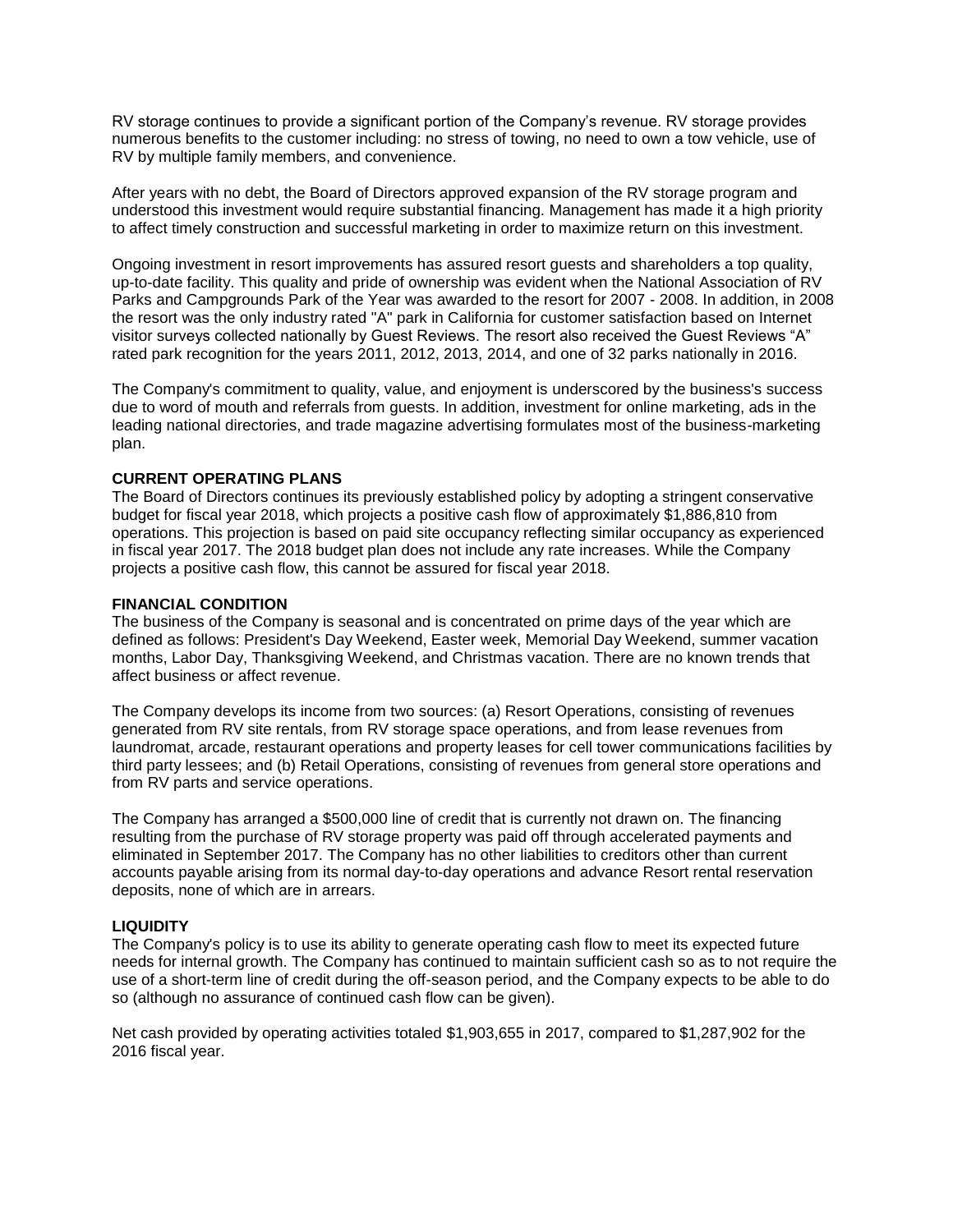During fiscal year 2017, capital investment of \$339,329 was made that included three utility pick-ups, fiberglass swimming pool, upgrade parking lot and sport court, upgrade TV system, a new trailer tow truck, and engineering and permits for the new RV service facility. During fiscal year 2016, capital investment of \$288,045 was made that included road paving, a new trailer tow truck, a new forklift, ice cream freezer, Wi-Fi equipment, golf cart, and engineering and permits for the new RV service facility. These projects were completed on time and within budget. As of September 30, 2017, the Company eliminated all debt as a result of acquiring the three RV storage properties.

With the possibility of requiring additional funds for planned capital improvements and the winter season, the Company maintains a \$500,000 Line of Credit to insure funds will be available if required. In anticipation of future large projects, the Board of Directors has instructed management to build operational cash balances.

Fiscal year 2017's current ratio (current assets to current liabilities) of 1.39 decreased from fiscal year 2016's current ratio of 1.48. The decrease in current ratio is the result of decreased prepaid income taxes, increase in rental deposits and Income taxes payable, and the elimination of current portion of note payable.

Working Capital decreased to \$861,070 at the end of fiscal year 2017, compared with \$981,514 at the end of fiscal year 2016. This decrease is primarily a result of increased rental deposits and accrued salaries and vacation. It should be noted the Company paid off all remaining balance of the note payable of \$1,431,890 during fiscal year 2017.

#### **CAPITAL RESOURCES AND PLANNED EXPENDITURES**

The Company plans capital expenditures up to \$1,000,000 in fiscal year 2018 to further enhance the Resort facilities and services. This would include construction of a new RV service and repair facility, a new trailer tow truck, resort surveillance upgrade, and installation of a new HVAC system in the General Store. Funding for these projects is expected to be from normal operating cash flows and, if necessary, supplemented with outside financing. These capital expenditures are expected to increase the Resort's value to its shareholders and the general public.

### **RESULTS OF OPERATIONS**

#### **YEAR TO YEAR COMPARISON**

Revenue: Operating revenue, interest and other income increased above the prior fiscal year ended September 30, 2016, by \$229,189, or 2.9%.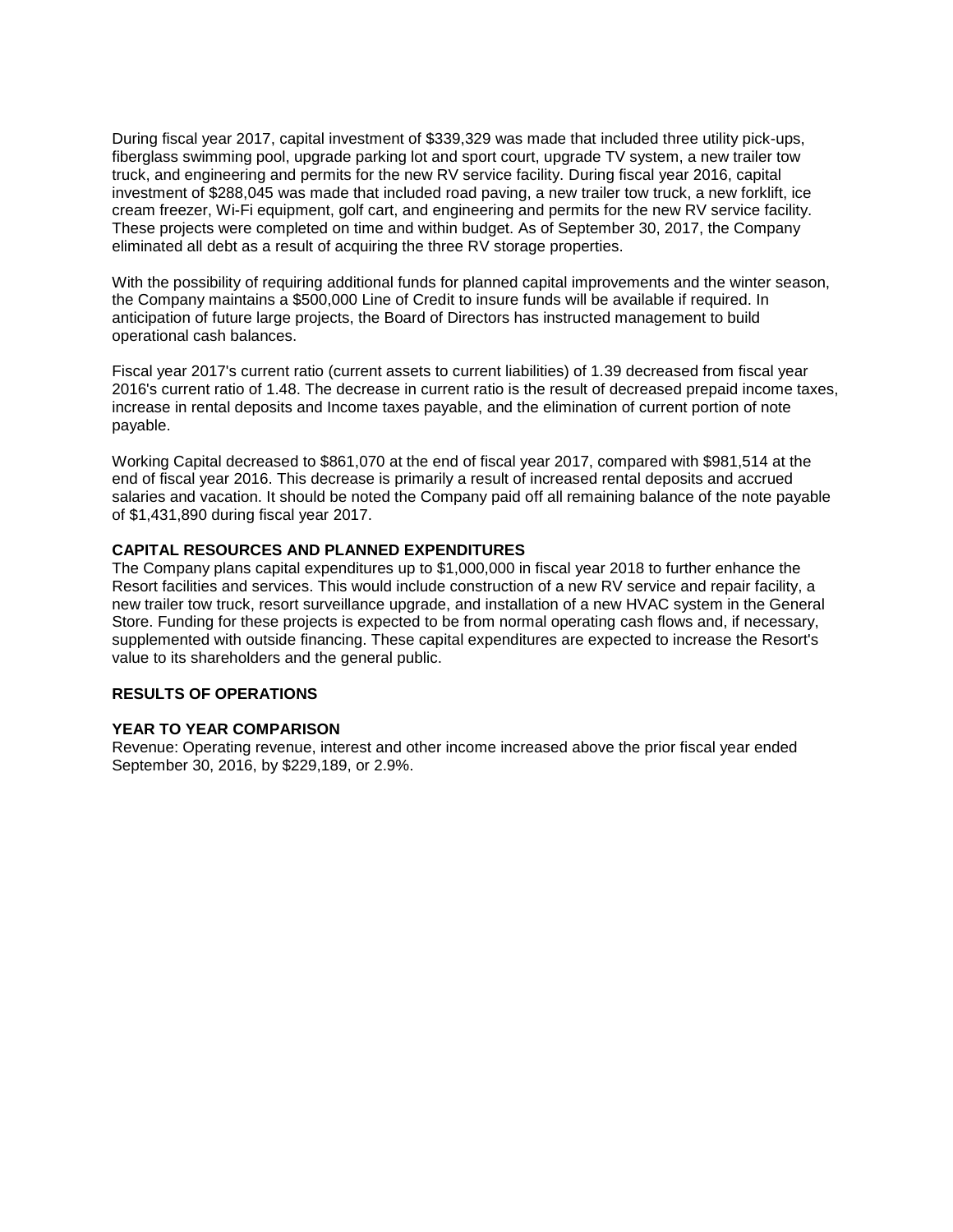#### **REVENUE BY SEGMENT**

|                                                                                                                                              | 2017                                             | 2016                                             |
|----------------------------------------------------------------------------------------------------------------------------------------------|--------------------------------------------------|--------------------------------------------------|
| <b>OCCUPANCY</b><br>% of Shareholder Site Use<br>% of Paid Site Rental<br>% Total Site Occupancy<br>% of Storage Rental<br>Average Paid Site | 24.4%<br>59.0%<br>83.4%<br>99.0%<br>58.11<br>\$  | 24.8%<br>58.6%<br>83.4%<br>99.0%<br>\$<br>54.91  |
| <b>RESORT OPERATIONS</b><br>Site Rental<br><b>Storage Operations</b><br><b>Support Operations</b><br>Total                                   | \$5,004,605<br>1,813,755<br>194,143<br>7,012,503 | \$4,696,011<br>1,704,119<br>214,683<br>6,614,813 |
| <b>RETAIL OPERATIONS</b><br>Store<br><b>RV Repair/Parts Store</b><br>Total                                                                   | 671,948<br>522,612<br>1,194,560                  | 715,039<br>648,312<br>1,363,351                  |
| <b>INTEREST INCOME</b>                                                                                                                       | 4,331                                            | 4,041                                            |
| <b>TOTAL REVENUE</b>                                                                                                                         | \$ 8,211,394                                     | \$ 7.982,205                                     |

Occupancy rates on the previous table are calculated based on the quantity occupied as compared to the total sites available for occupancy (i.e., total occupied to number of total available). Average paid site is based on site revenue and paid sites. Resort support operations include revenues received from the arcade, laundromat, recreational activities, and other less significant sources.

#### **2017 COMPARED WITH 2016**

Resort operations income increased \$397,690, or 6.0%, primarily due to a \$308,594, or 6.6%, increase in site rental revenue. This increase reflects a 0.7% increase in paid site occupancy and rate increases effective January 1, 2017. RV storage and spotting activity increased \$109,636, or 6.4%, above the previous year.

Retail operations income decreased \$168,791, or 12.4%, partly due to a \$125,701, or 19.4%, decrease in the RV Service Department revenue. The RV Service Department operated most of the year with less technical staff than the previous year which significantly decreased labor related income. In an effort to maximize revenue, management continues to stock more appropriate items, more effectively merchandise, and pay greater attention to customer service. In addition, management has actively promoted the RV service and retail operation locally compared to previous years.

Interest/Dividend Income increased \$290, or 7.2%, above the previous year. Loss on Disposal of Assets for fiscal year 2017 increased to \$5,248 compared to \$1,551 the previous year. In addition, Interest Expense decreased \$35,195, or 35.4%, due to accelerating the payments and interest adjustments on financing the RV storage properties.

Operating Expenses increased \$39,816, or 0.76%, as a result of labor, payroll taxes, credit card processing, computer expenses, water and sewer, electrical, and RV storage lot maintenance. Expenses that were significantly below the previous year included workers' compensation, interest, garbage, and landscaping (specifically tree maintenance).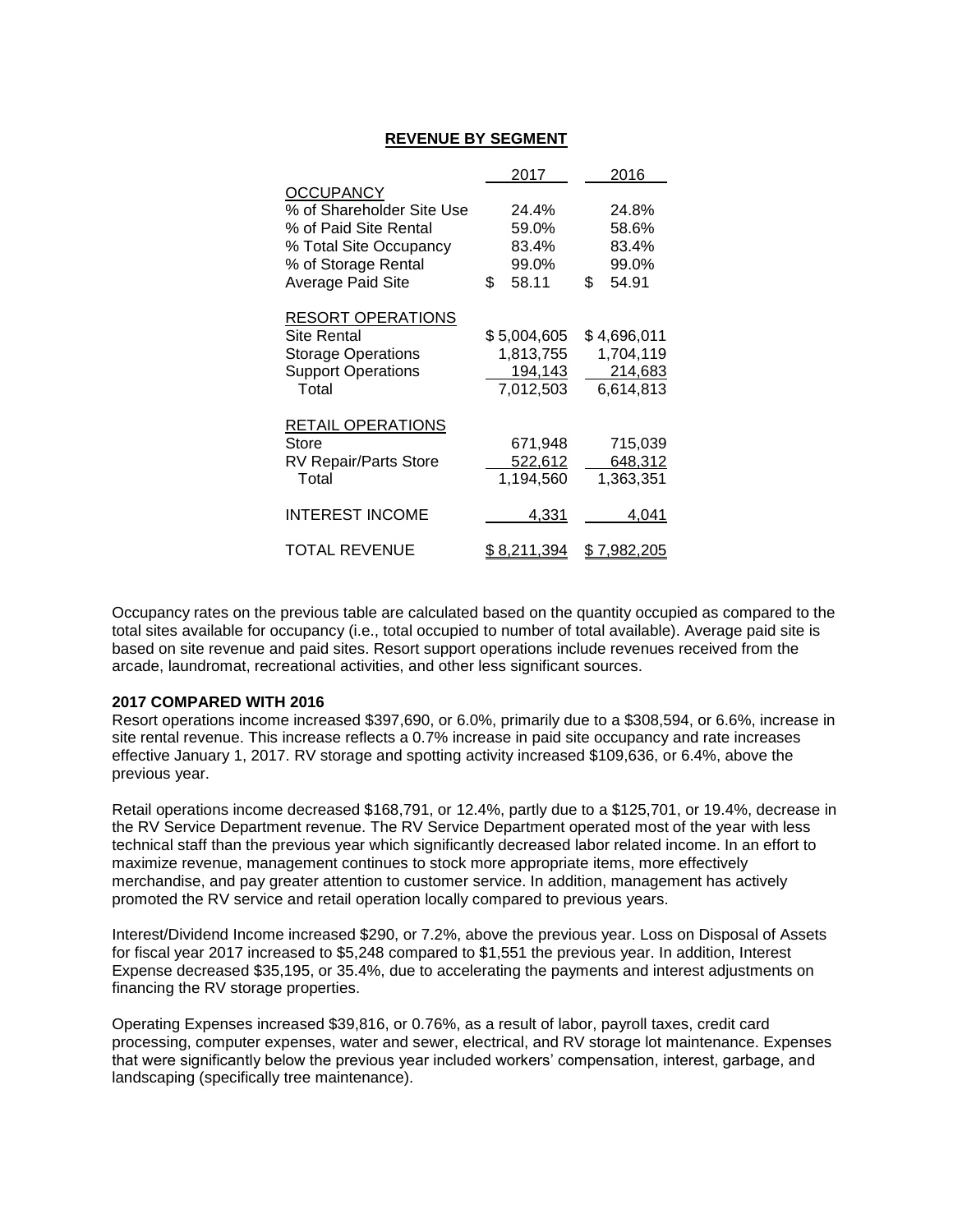Maintaining a conservative approach, most expense items were managed well below plan and in many categories below the previous year. The Board of Directors has directed management to continue maintenance projects as needed to provide a first-class resort for campers using recreational vehicles.

Income before provision for income taxes of \$1,926,302, a 16.6% increase above last year, is reflective of increased income from operations and decreased interest expense.

Net income of \$1,092,302 for fiscal year 2017 shows an increase of \$163,413, or 17.6%, above a net income of \$928,889 in 2016. This increase in net income is a reflection of increased resort income and decreased interest expense.

**INFLATION** has not had a significant impact on our profit position. The Company has increased rates, which have more than compensated for the rate of inflation.

**FUTURE OPERATING RESULTS** could be unfavorably impacted to the extent that changing prices result in lower discretionary income for customers and/or increased transportation costs to the Resort. In addition, increasing prices affect operations and liquidity by raising the replacement cost of property and equipment.

## **FACTORS THAT MAY AFFECT FUTURE OPERATING RESULTS:**

A number of factors, many of which are common to the lodging industry and beyond our control, could affect our business, including the following:

- increased gas prices;
- increased competition from other resorts in our market;
- increases in operating costs due to inflation, labor costs, workers' compensation and healthcare related costs, utility costs, insurance and unanticipated costs such as acts of nature and their consequences and other factors that may not be offset by increased rates;
- changes in interest rates and in the availability, cost and terms of debt financing;
- changes in governmental laws and regulations, fiscal policies and zoning ordinances and the related costs of compliance with laws and regulations, fiscal policies and ordinances;
- adverse effects of market conditions, which may diminish the desire for leisure travel; and
- adverse effects of a downturn in the leisure industry.

The leisure and travel business is seasonal and seasonal variations in revenue at our resort can be expected to cause quarterly fluctuations in our revenue.

Our revenue is generally highest in the third and fourth quarters. Quarterly revenue also may be harmed by events beyond our control, such as extreme weather conditions, terrorist attacks or alerts, contagious diseases, economic factors and other considerations affecting travel. To the extent that cash flow from operations is insufficient during any quarter due to temporary or seasonal fluctuations in revenue, we have to rely on our short-term line of credit for operations.

In the recent past, events beyond our control, including an economic slowdown and terrorism, harmed the operating performance of the leisure industry generally, and if these or similar events occur again, our operating and financial results may be harmed by declines in average daily rates or occupancy.

Carrying our outstanding debt may harm our business and financial results by: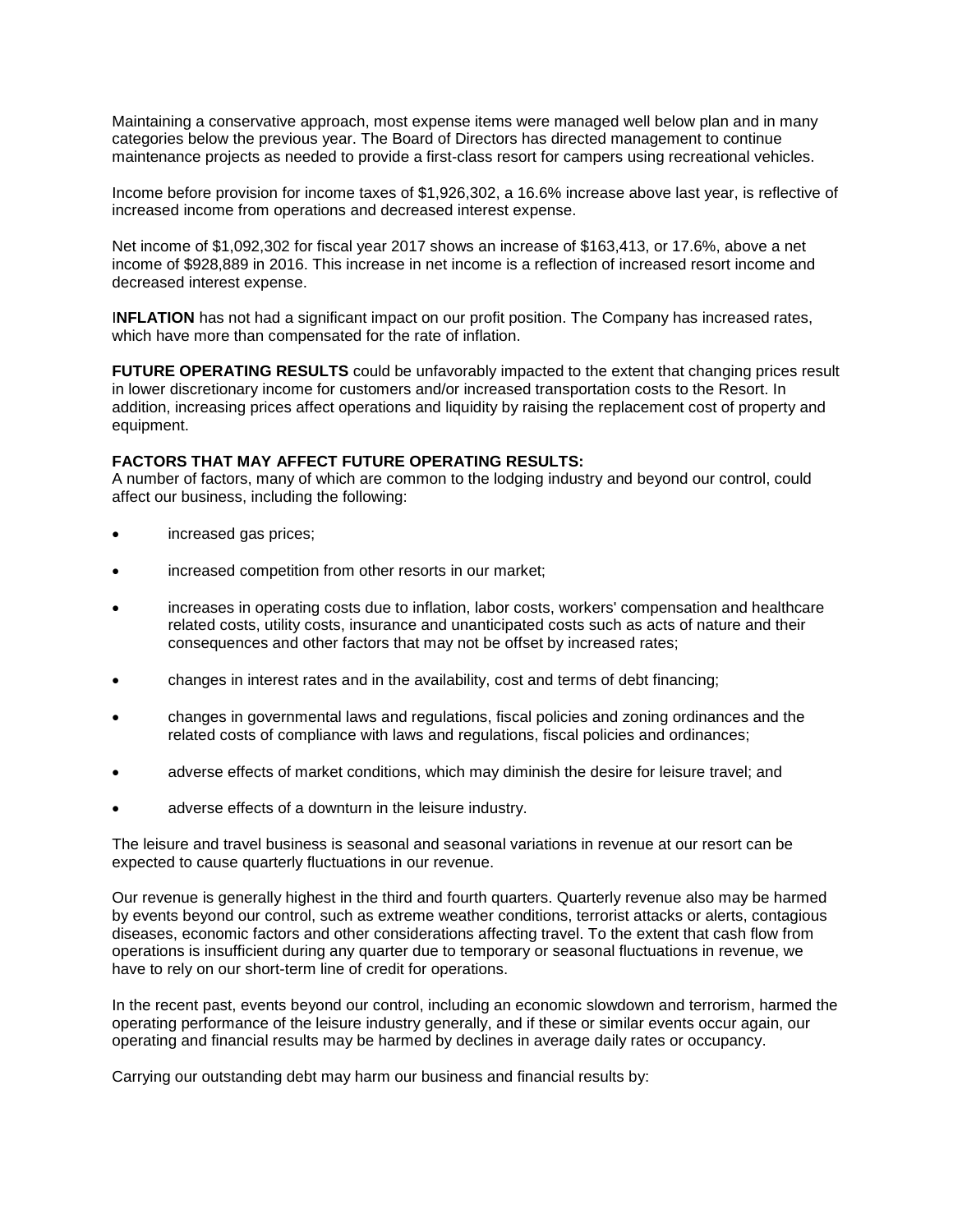- requiring us to use a substantial portion of our funds from operations to make required payments on principal and interest, which will reduce the amount of cash available to us for our operations and capital expenditures, future business opportunities and other purposes;
- making us more vulnerable to economic and industry downturns and reducing our flexibility in responding to changing business and economic conditions;
- limiting our ability to borrow more money for operations, capital expenditures or to finance acquisitions in the future; and
- requiring us to sell one or more properties, possibly on disadvantageous terms, in order to make required payments of interest and principal.

Our resort has a need for ongoing renovations and potentially significant capital expenditures in connection with improvements, and the costs of such renovations or improvements may exceed our expectations.

Occupancy and the rates we are able to charge are often affected by the maintenance and capital improvements at a resort, especially in the event that the maintenance of improvements are not completed on schedule, or if the improvements result in the closure of the General Store or a significant number of sites. The costs of capital expenditures we need to make could harm our financial condition and reduce amounts available for operations. These capital improvements may also give rise to additional risks including:

- construction cost overruns and delays;
- a possible shortage of available cash to fund capital improvements and the related possibility that financing of these expenditures may not be available to us on favorable terms;
- uncertainties as to market demand or a loss of market demand after capital improvements have begun;
- disruption in service and site availability causing reduced demand, occupancy, and rates; and
- possible environmental issues.

We rely on our executive officers, the loss of whom could significantly harm our business.

Our continued success will depend to a significant extent on the efforts and abilities of our C.E.O. and General Manager, Jay Jamison. Mr. Jamison is important to our business and strategy and to the extent that were he to depart and is not replaced with an experienced substitute, Mr. Jamison's departure could harm our operations, financial condition and operating results.

Uninsured and underinsured losses could harm our financial condition, and results of operations.

Various types of catastrophic issues, such as losses due to wars, terrorist acts, earthquakes, floods, pollution or environmental matters, generally are either uninsurable or not economically insurable, or may be subject to insurance coverage limitations, such as large deductibles or co-payments. Our resort is located on the coast of California, which has been historically at greater risk to certain acts of nature (such as severe storms, fires and earthquakes).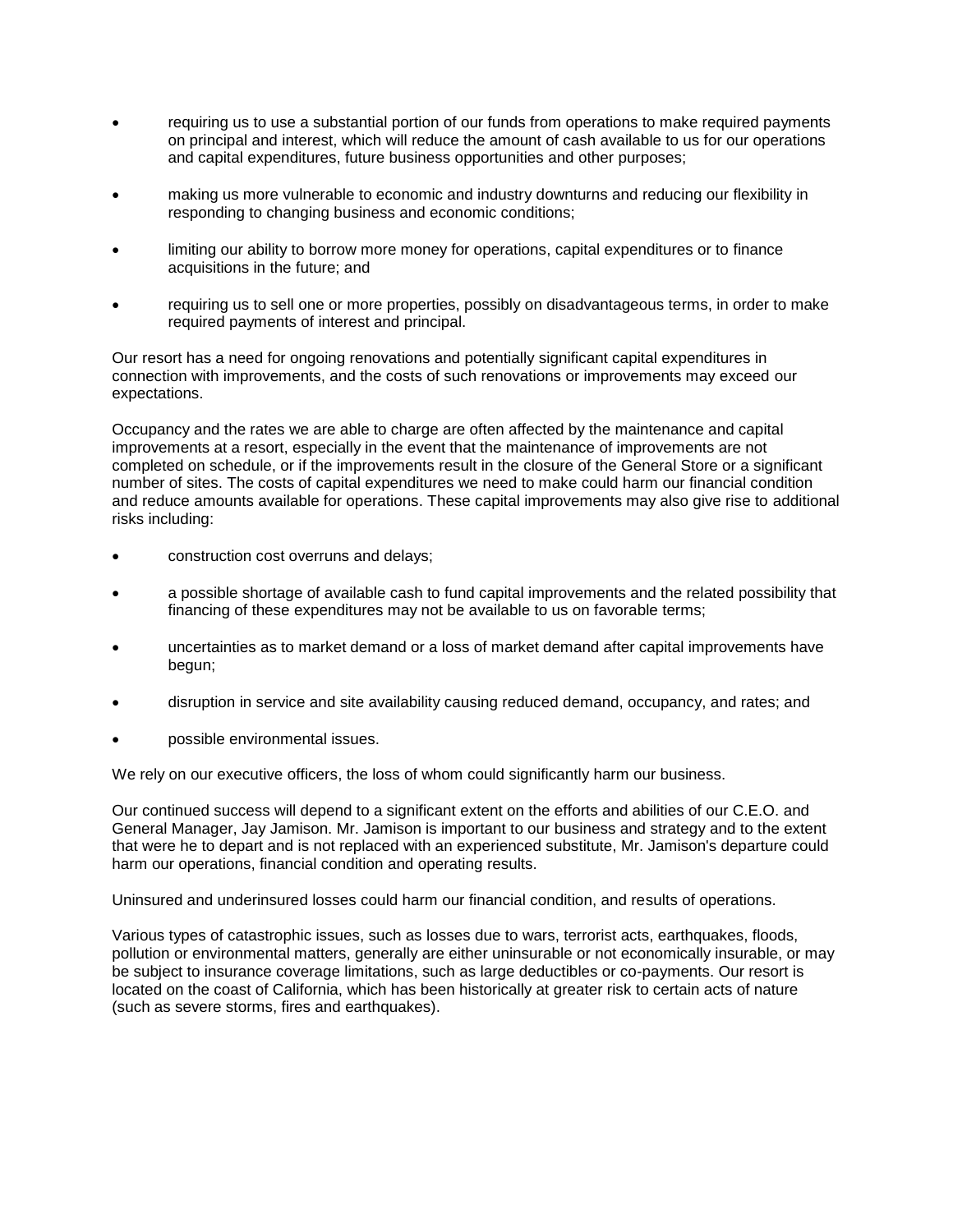In the event of a catastrophic loss, our insurance coverage may not be sufficient to cover the full current market value or replacement cost of our lost properties. Should an uninsured loss or a loss in excess of insured limits occur, we could lose all or a portion of the capital we have invested in the resort, as well as the anticipated future revenue from the resort. In that event, we might nevertheless remain obligated for any notes payable or other financial obligations related to the property. Inflation, changes in building codes and ordinances, environmental considerations and other factors might also keep us from using insurance proceeds to replace or renovate the resort after it has been damaged or destroyed. Under these circumstances, the insurance proceeds we receive might be inadequate to restore our economic position on the damaged or destroyed property.

## **MARKET FOR COMMON STOCK**

Common stock of the Corporation is not listed through an exchange or quoted on NASDAQ or any other national quotation system. While Pismo Coast Investments, a licensed broker/dealer located at 165 South Dolliver Street, Pismo Beach, California 93449, assists shareholders by processing trades and occasionally taking positions in the Company's stock for its own account, that firm does not technically make a market in the stock, as that term is commonly understood in the securities industry. Thus, there is not a true "public market" for the stock of the Company. However, through the last fiscal year the sales process of transactions informally reported to the Company ranged from a low selling price of \$35,000 to a high selling price of \$38,000, with an average selling price of \$36,238.95. Stock trades are reported to the Company through the licensed broker/dealer or private parties processing transfers as appropriate. The Board must act to approve all trades, which if approved, are then forwarded to the official transfer agent. No dividends were paid on common stock for fiscal year 2017.

- (a.) The approximate number of holders of the Company's stock on September 30, 2017 was 1,512.
- (b.) The Company has paid no dividends since it was organized in 1975, and although there is no legal restriction impairing the right of the Company to pay dividends, the Company does not intend to pay dividends in the foreseeable future. The Company selects to invest its available working capital to enhance the facilities at the Resort.
- (c.) The Company renewed a lease agreement with Ms. Jeanne Sousa, a California Corporations Licensed Broker, for the lease of a 200-square foot building at the Resort from which she conducts sales activities in the Company's stock. The term of the lease is for three years commencing on January 1, 2017, and ending on December 31, 2019. Continued renewal is expected without significant impact. Termination or cancellation may be made by either Lessor or Lessee by giving the other party sixty-days (60 days) written notice.

Effective July 30, 2007, Computershare Trust Company, N.A. ("Computershare") has served as the transfer agent and registrar for the Company. The contact information for Computershare is as follows:

Providence RI 02940-3070 Canton MA 02021

Telephone and Fax Website Toll free 1-800-962-4284 [www.computershare.com](http://www.computershare.com/) Telephone 1-303-262-0600 Fax 1-303-262-0700

For Standard U. S. Postal Mail For Overnight/Express Delivery Computershare Trust Company, N.A. Computershare Trust Company, N.A. P O Box 43070 250 Royall Street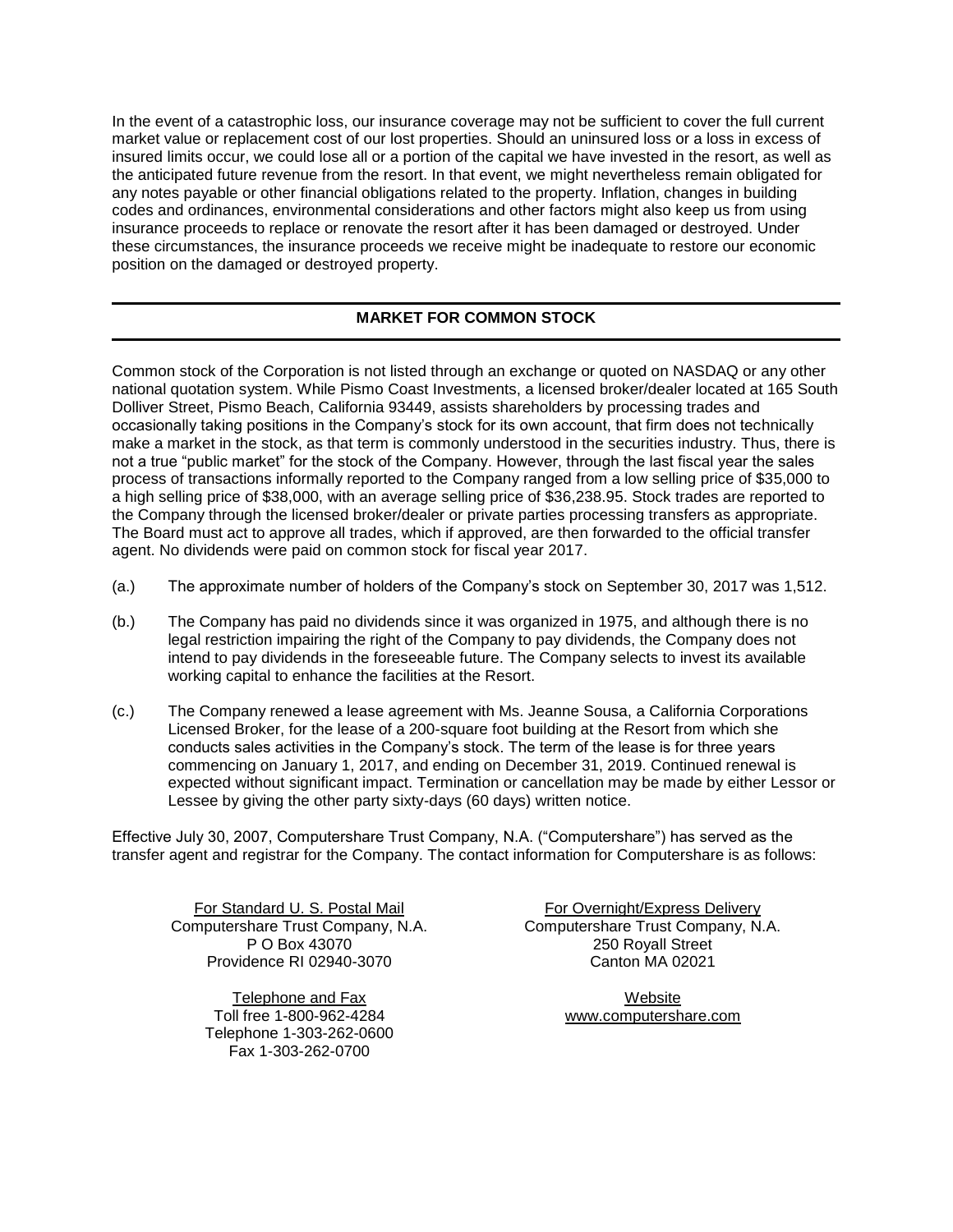Shareholders wishing to receive a copy of the Corporation's Annual Report to the Securities Exchange Commission on Form 10-K may do so, without charge, by writing to Jay Jamison, Chief Executive Officer/General Manager, at the Corporate address listed on the cover of this report.

## **DIRECTORS AND OFFICERS OF THE CORPORATION**

**DAVID BESSOM,** Director. Retired. Mr. Bessom was appointed by the Board Directors, on November 11, 2017, to fill a vacancy created by the resignation of director Glenn Hickman.

**SAM BLANK**, Director. Mr. Blank is a licensed real estate agent for Coldwell Banker Real Estate in the San Diego, California area.

**HARRY BUCHAKLIAN**, Director. Retired.

**RODNEY ENNS**, Director. Mr. Enns teaches mathematics and engineering at Mission Oak High School in Tulare, California.

**WILLIAM FISCHER**, Director. Retired.

**WAYNE HARDESTY**, Director, Vice President – Finance, and Chief Financial Officer. Mr. Hardesty is a licensed Enrolled Agent and currently operates Hardesty Financial Services in Rancho Cucamonga, California.

**DENNIS HEARNE**, Director. Mr. Hearne serves as a member of the board of directors for his family's agriculture business, L.A. Hearne Company, located in the Salinas Valley in California.

**GLENN HICKMAN**, Director. Retired. Mr. Hickman submitted his resignation from the Board of Directors for personal reasons on September 16, 2017.

**TERRIS HUGHES**, Director and President. Retired.

**KAREN KING,** Director. Mrs. King is a Mortgage Operations Risk Consultant with Wells Fargo Bank in Camarillo, California.

**GARRY NELSON**, Director and Executive Vice President. Retired.

**RONALD NUNLIST**, Director. Retired.

**GEORGE PAPPI, JR.**, Director and Vice President - Secretary. Mr. Pappi is employed as a property major case general adjustor for The Hartford Insurance.

**JERALD PETTIBONE**, Director. Retired.

**DWIGHT PLUMLEY**, Director and Vice President - Operations. Mr. Plumley owns, operates and is president of Packers Manufacturing, Inc., a company that produces fruit and vegetable packing and processing systems. The company is located in Visalia, California.

**JERRY ROBERTS**, Director. Mr. Roberts is a Certified Public Accountant and is a partner in the firm of Lampros & Roberts, a financial and tax consulting firm, practicing in Los Gatos, California.

**BRIAN SKAGGS,** Director. Mr. Skaggs is a Registered Civil Engineer and a partner in Summers Engineering, Inc., a consulting engineering firm operating in Hanford, California, that specializes in water resources with an emphasis on municipal water supply, irrigation and drainage projects.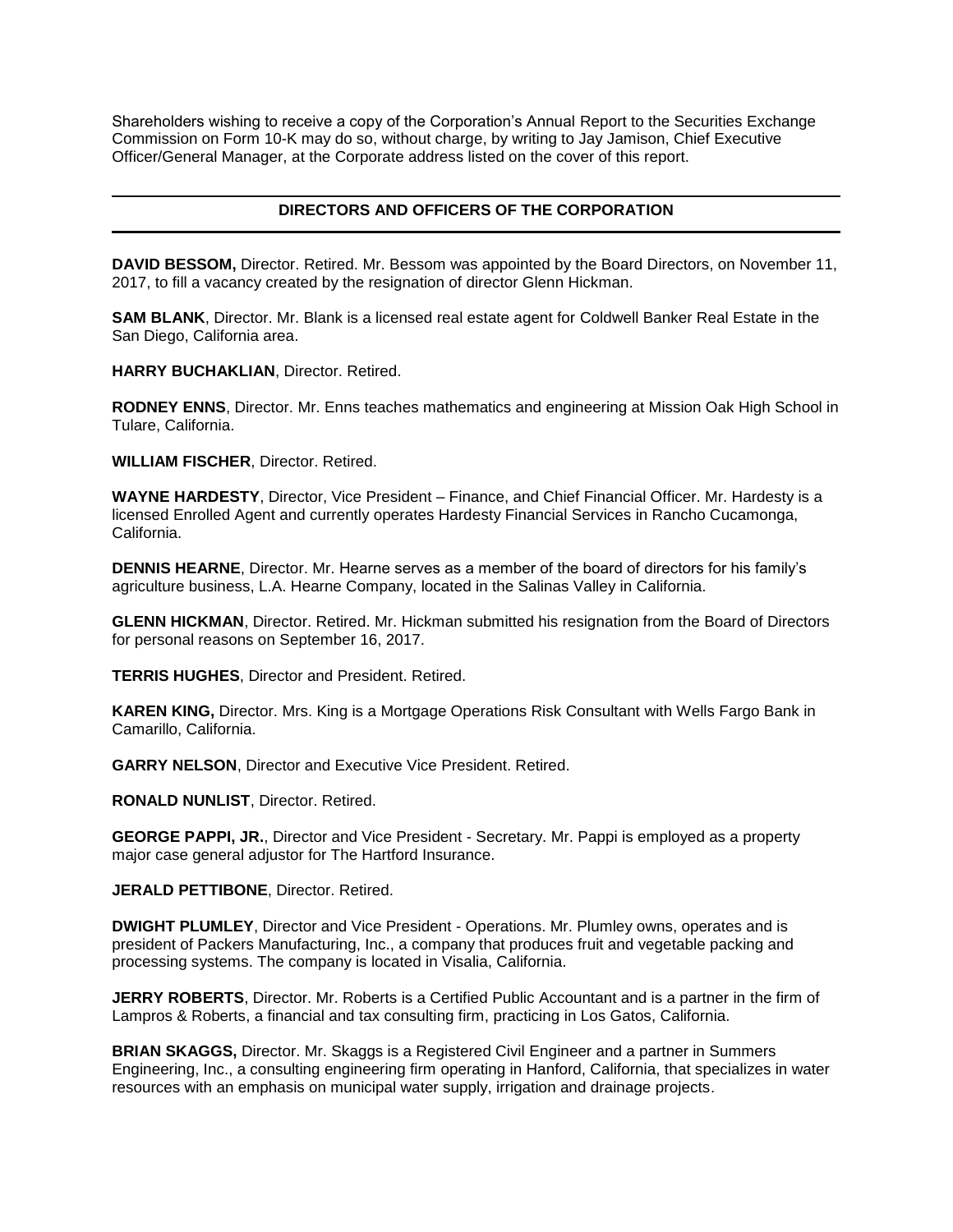**GARY WILLEMS**, Director. Retired.

**JACK WILLIAMS**, Director. Mr. Williams owns and operates a CPA practice in Bakersfield, California.

## **OTHER OFFICERS AND KEY EMPLOYEES:**

**JAY JAMISON**, Chief Executive Officer/General Manager and Assistant Corporate Secretary.

## **DESCRIPTION OF BUSINESS**

The Company is engaged in only one business, namely, the ownership and operation of the recreational vehicle resort with recreational vehicle storage lots and a repair and service facility. Accordingly, all of the revenues, operating profit (loss) and identifiable assets of the Company are attributable to a single industry segment. The Company engages in no foreign operations and derives no revenues or income from export sales.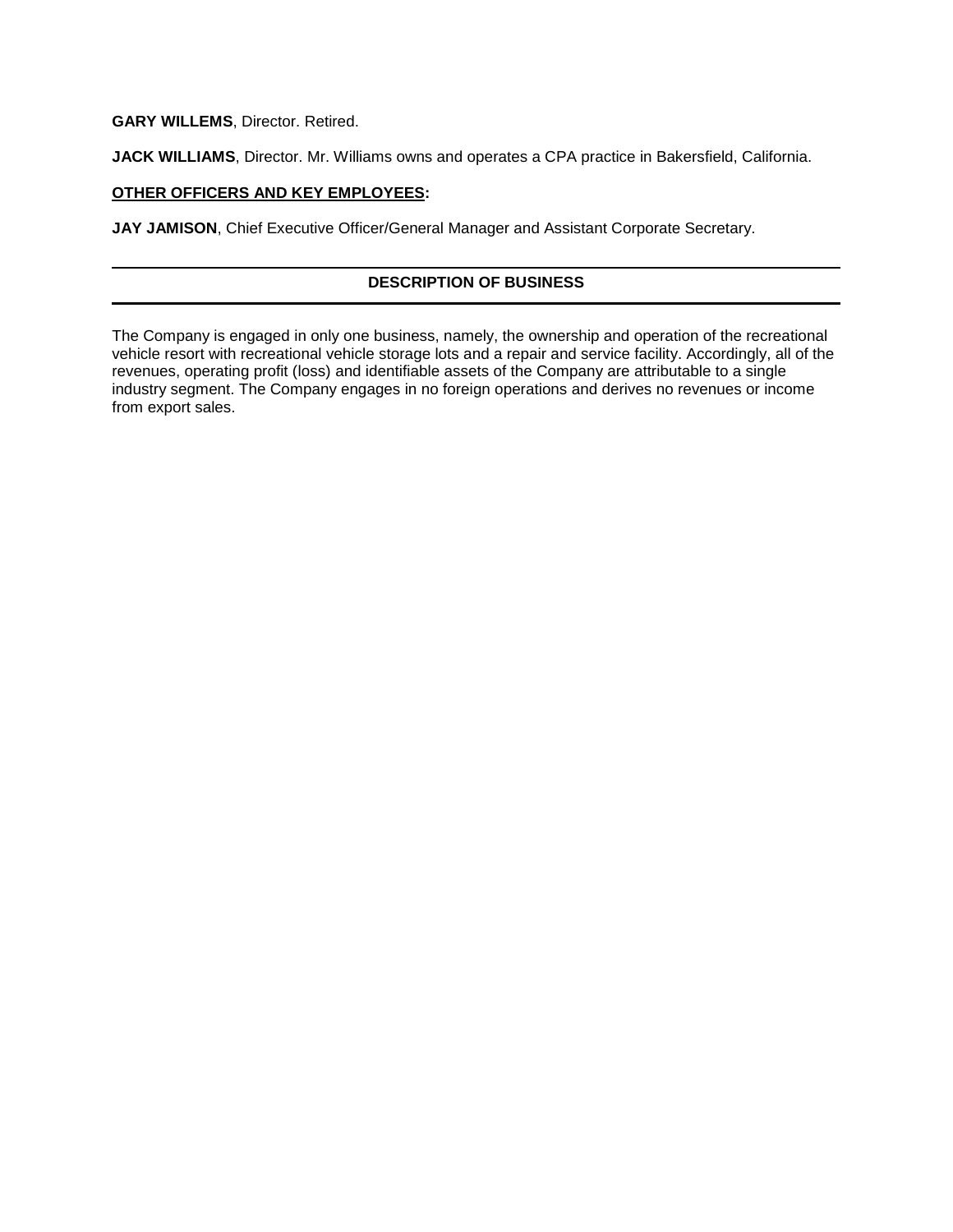#### REPORT OF INDEPENDENT REGISTERED

#### PUBLIC ACCOUNTING FIRM

To the Board of Directors and Shareholders of Pismo Coast Village, Inc. Pismo Beach, California

We have audited the accompanying balance sheets of Pismo Coast Village, Inc. (the Company) (a California corporation) as of September 30, 2017 and 2016, and the related statements of income and retained earnings and cash flows for the years then ended. These financial statements are the responsibility of the Company's management. Our responsibility is to express an opinion on these financial statements based on our audits.

We conducted our audits in accordance with the standards of the Public Company Accounting Oversight Board (United States). Those standards require that we plan and perform the audit to obtain reasonable assurance about whether the financial statements are free of material misstatement. The Company is not required to have, nor were we engaged to perform, an audit of its internal control over financial reporting. Our audit included consideration of internal control over financial reporting as a basis for designing audit procedures that are appropriate in the circumstances, but not for the purpose of expressing an opinion on the effectiveness of the Company's internal control over financial reporting. Accordingly, we express no such opinion. An audit also includes examining, on a test basis, evidence supporting the amounts and disclosures in the financial statements, assessing the accounting principles used and significant estimates made by management, as well as evaluating the overall financial statement presentation. We believe that our audits provide a reasonable basis for our opinion.

In our opinion, the financial statements referred to above present fairly, in all material respects, the financial position of the Company as of September 30, 2017 and 2016, and the results of its operations and its cash flows for the years then ended in conformity with accounting principles generally accepted in the United States of America.

BROWN ARMSTRONG ACCOUNTANCY CORPORATION

Bakersfield, California November 15, 2017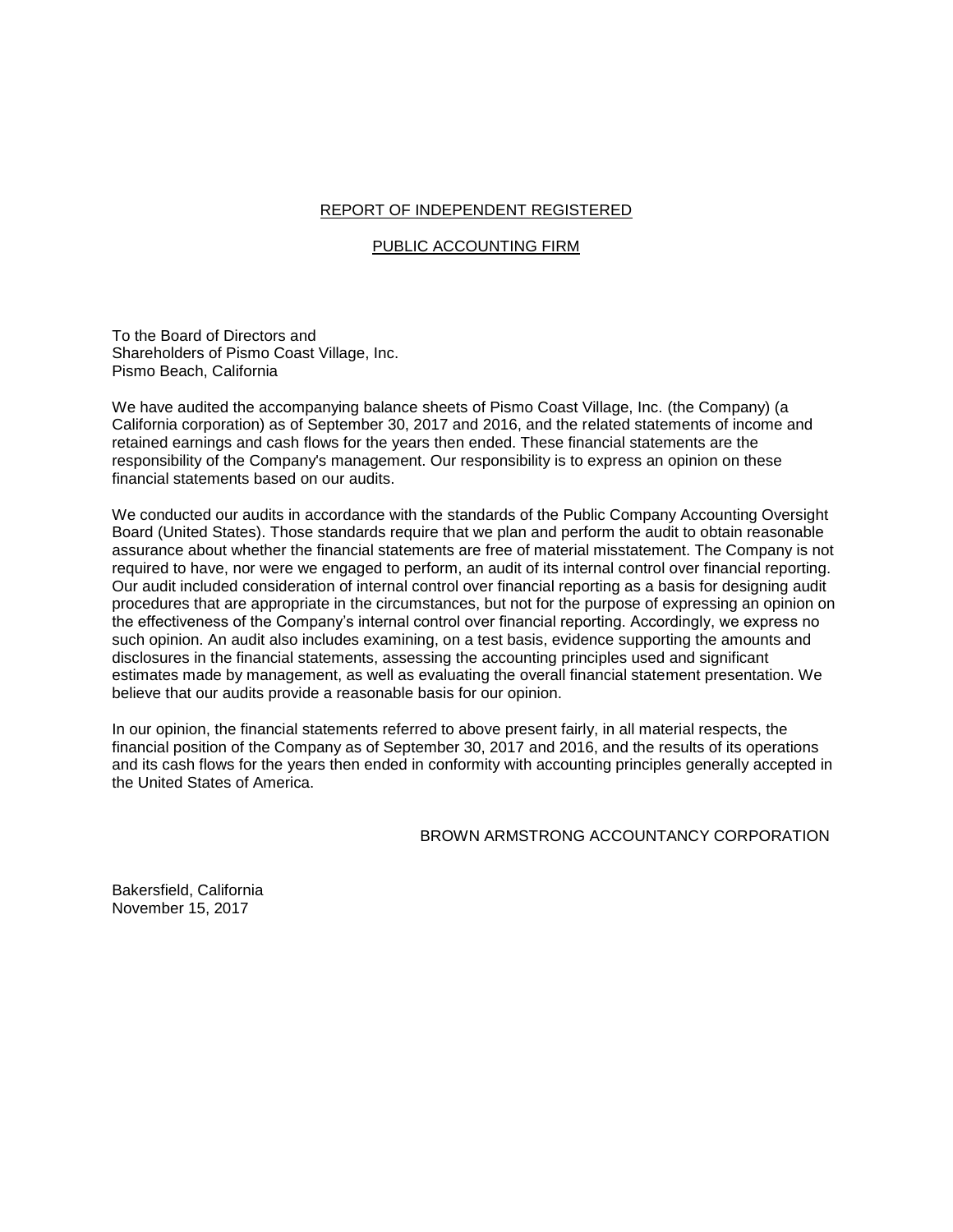#### **PISMO COAST VILLAGE, INC. BALANCE SHEETS SEPTEMBER 30, 2017 AND 2016**

|                                                                                  | 2017         | 2016         |
|----------------------------------------------------------------------------------|--------------|--------------|
| <b>ASSETS</b>                                                                    |              |              |
| <b>Current Assets</b>                                                            |              |              |
| Cash and cash equivalents                                                        | \$2,811,766  | \$2,616,670  |
| Accounts receivable                                                              | 21,261       | 42,327       |
| Inventories                                                                      | 191,023      | 191,229      |
| Prepaid income taxes                                                             |              | 156,200      |
| Prepaid expenses                                                                 | 19,976       | 23,745       |
| Total current assets                                                             | 3,044,026    | 3,030,171    |
| <b>Pismo Coast Village Recreational Vehicle Resort</b>                           |              |              |
| and Related Assets –                                                             |              |              |
| Net of accumulated depreciation and amortization                                 | 14,725,872   | 14,827,813   |
| <b>Other Assets</b>                                                              |              | 3,688        |
| <b>Total Assets</b>                                                              | \$17,769,898 | \$17,861,672 |
| <b>LIABILITIES AND SHAREHOLDERS' EQUITY</b>                                      |              |              |
| <b>Current Liabilities</b>                                                       |              |              |
| Accounts payable and accrued liabilities                                         | \$267,750    | \$266,482    |
| Accrued salaries and vacation                                                    | 326,082      | 285,679      |
| Rental deposits                                                                  | 1,488,886    | 1,340,592    |
| Income taxes payable                                                             | 52,600       |              |
| Current portion of note payable                                                  |              | 116,048      |
| Current portion of capital lease obligations                                     | 47,638       | 39,856       |
| <b>Total current liabilities</b>                                                 | 2,182,956    | 2,048,657    |
| <b>Long-Term Liabilities</b>                                                     |              |              |
| Long-term deferred taxes                                                         | 810,600      | 846,200      |
| Note payable, net of current portion                                             |              | 1,315,842    |
| Capital lease obligations, net of current portion                                | 131,101      | 98,034       |
| <b>Total Liabilities</b>                                                         | 3,124,657    | 4,308,733    |
|                                                                                  |              |              |
| <b>Shareholders' Equity</b><br>Common stock - no par value, 1,800 shares issued, |              |              |
| 1,775 and 1,775 shares outstanding at                                            |              |              |
| September 30, 2017 and 2016, respectively                                        | 5,569,268    | 5,569,268    |
| Retained earnings                                                                | 9,075,973    | 7,983,671    |
| Total shareholders' equity                                                       | 14,645,241   | 13,552,939   |
| Total Liabilities and Shareholders' Equity                                       | \$17,769,898 | \$17,861,672 |

The accompanying notes are an integral part of these financial statements.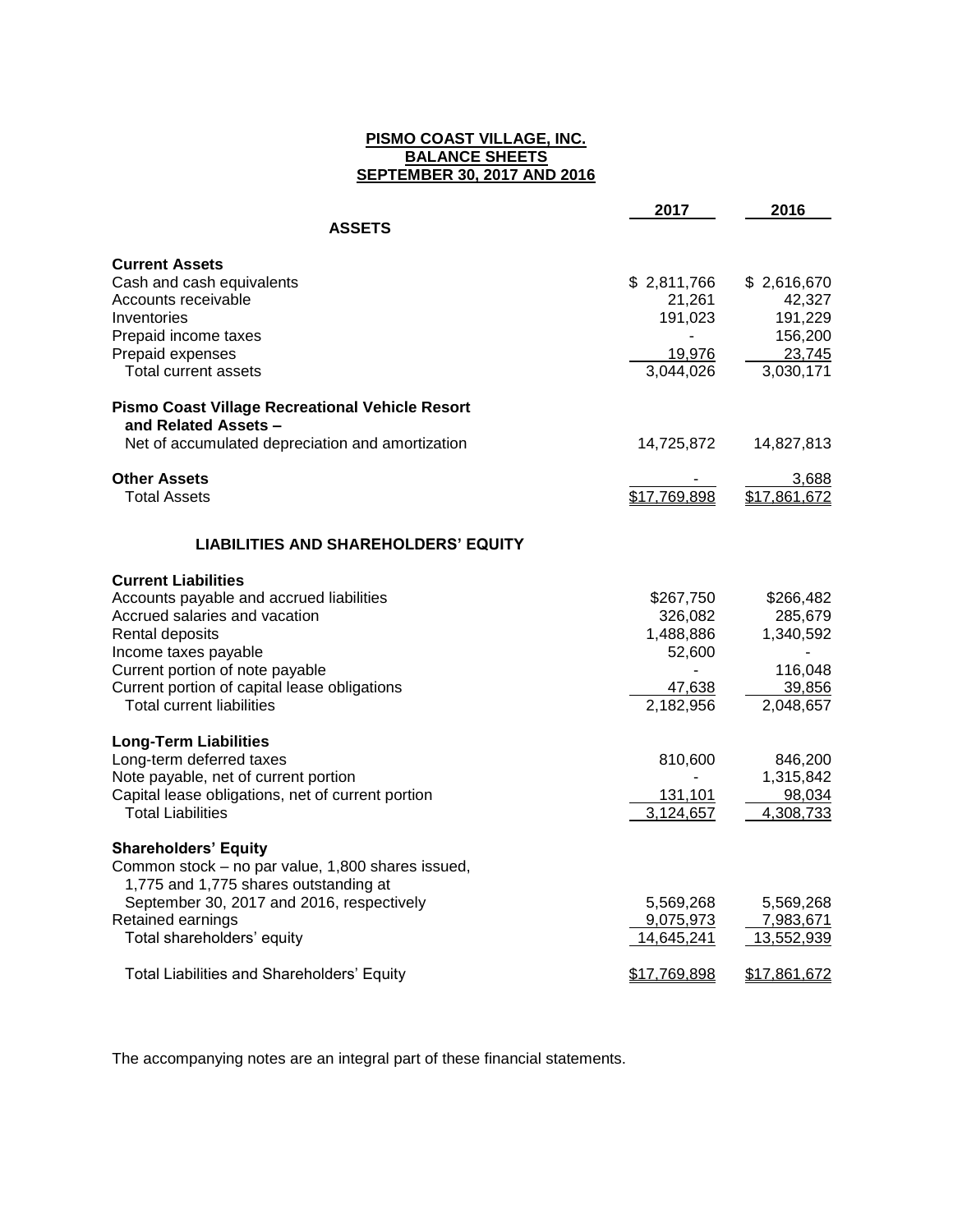#### **PISMO COAST VILLAGE, INC. STATEMENTS OF INCOME AND RETAINED EARNINGS YEARS ENDED SEPTEMBER 30, 2017 AND 2016**

|                                              | 2017         | 2016         |
|----------------------------------------------|--------------|--------------|
| <b>Income</b>                                |              |              |
| Resort operations                            | \$7,012,503  | \$6,614,813  |
| Retail operations                            | 1,194,560    | 1,363,351    |
| Total income                                 | 8,207,063    | 7,978,164    |
| <b>Costs and Expenses</b>                    |              |              |
| Operating expenses                           | 5,287,893    | 5,248,077    |
| Cost of goods sold                           | 509,810      | 566,279      |
| Depreciation                                 | 417,899      | 414,472      |
| Total costs and expenses                     | 6,215,602    | 6,228,828    |
| Income from operations                       | 1,991,461    | 1,749,336    |
| <b>Other Income (Expense)</b>                |              |              |
| Interest/dividend income                     | 4,331        | 4,041        |
| Interest expense                             | (64, 242)    | (99, 437)    |
| Loss on disposal of fixed assets             | (5, 248)     | (1, 551)     |
| Total other income (expense)                 | (65, 159)    | (96,947)     |
| Income Before Provision for Income Tax       | 1,926,302    | 1,652,389    |
| <b>Provision for Income Tax</b>              | 834,000      | 723,500      |
| <b>Net Income</b>                            | 1,092,302    | 928,889      |
| <b>Retained Earnings - Beginning of Year</b> | 7,983,671    | 7,245,681    |
| <b>Redemption of Stock</b>                   |              | (190, 899)   |
| <b>Retained Earnings - End of Year</b>       | \$9,075,973  | \$7,983,671  |
| <b>Earnings Per Share</b>                    | \$<br>615.38 | 523.32<br>\$ |

The accompanying notes are an integral part of these financial statements.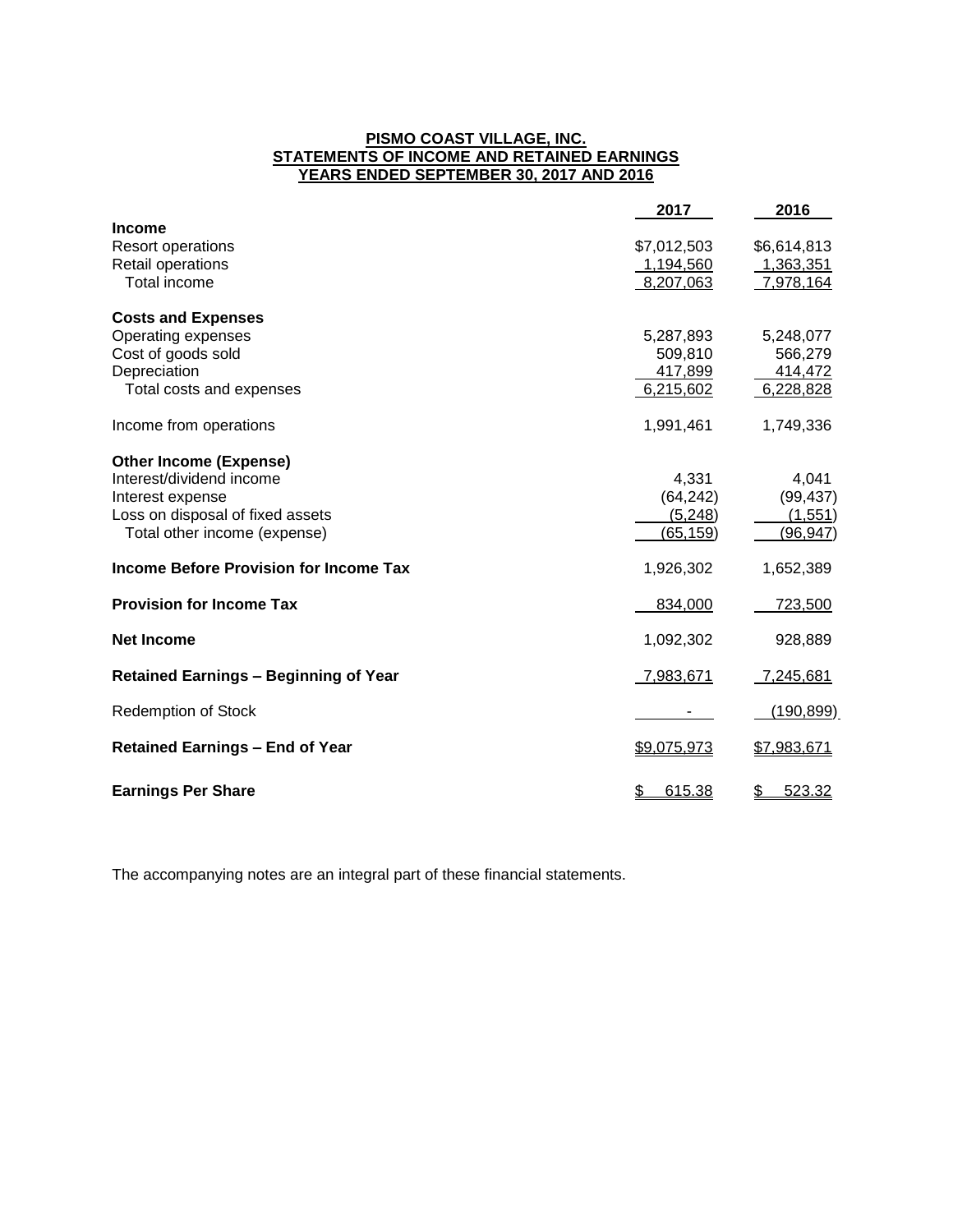#### **PISMO COAST VILLAGE, INC. STATEMENTS OF CASH FLOWS YEARS ENDED SEPTEMBER 30, 2017 AND 2016**

|                                                                                                         | 2017                          | 2016                          |
|---------------------------------------------------------------------------------------------------------|-------------------------------|-------------------------------|
| <b>Cash Flows From Operating Activities</b>                                                             |                               |                               |
| Net income                                                                                              | \$1,092,302                   | 928,889<br>S.                 |
| Adjustments to reconcile net income to net cash                                                         |                               |                               |
| provided by operating activities:                                                                       |                               |                               |
| Depreciation and amortization                                                                           | 417,899                       | 414,472                       |
| (Increase) Decrease in deferred income tax                                                              | (35,600)                      | 21,300                        |
| Loss on disposal of fixed assets                                                                        | 5,248                         | 1,551                         |
| Decrease in accounts receivable                                                                         | 21,066                        | 1,589                         |
| (Increase) Decrease in inventory                                                                        | 206                           | (787)                         |
| (Increase) Decrease in prepaid income taxes                                                             | 156,200                       | (156, 200)                    |
| Decrease in prepaid expenses                                                                            | 3,769                         | 5,291                         |
| Increase in accounts payable and accrued liabilities                                                    | 1,268                         | 41,843                        |
| Increase in accrued salaries and vacation                                                               | 40,403                        | 1,253                         |
| Increase in rental deposits                                                                             | 148,294                       | 79,401                        |
| Increase (Decrease) in income taxes payable                                                             | 52,600                        | (50, 700)                     |
| Total adjustments                                                                                       | 811,353                       | 359,013                       |
| Net cash provided by operating activities                                                               | 1,903,655                     | 1,287,902                     |
| <b>Cash Flows From Investing Activities</b>                                                             |                               |                               |
| Proceeds from sale of fixed assets                                                                      | 21,811                        |                               |
| Capital expenditures                                                                                    | (339, 329)                    | (288, 045)                    |
| Net cash used in investing activities                                                                   | (312, 710)                    | (288, 045)                    |
| <b>Cash Flows from Financing Activities</b>                                                             |                               |                               |
| Redemption of stock                                                                                     |                               | (216,000)                     |
| Principal payments on note payable                                                                      | (1,431,890)                   | (446, 149)                    |
| Principal payments on capital lease obligations                                                         | 39,857                        | 43,155                        |
| Acquisition of capital lease assets                                                                     | 80,706                        | ä,                            |
| Net cash used in financing activities                                                                   | (1,391,041)                   | (618, 994)                    |
| Net increase in cash and cash equivalents                                                               | 195,096                       | 380,863                       |
| Cash and Cash Equivalents - Beginning of Year                                                           | 2,616,670                     | 2,235,807                     |
| Cash and Cash Equivalents - End of Year                                                                 | \$2,811,766                   | \$2,616,670                   |
| <b>Schedule of Payments of Interest and Taxes</b><br>Cash paid for income tax<br>Cash paid for interest | \$<br>860,000<br>\$<br>64,242 | 860,000<br>\$<br>\$<br>99,437 |

The accompanying notes are an integral part of these financial statements.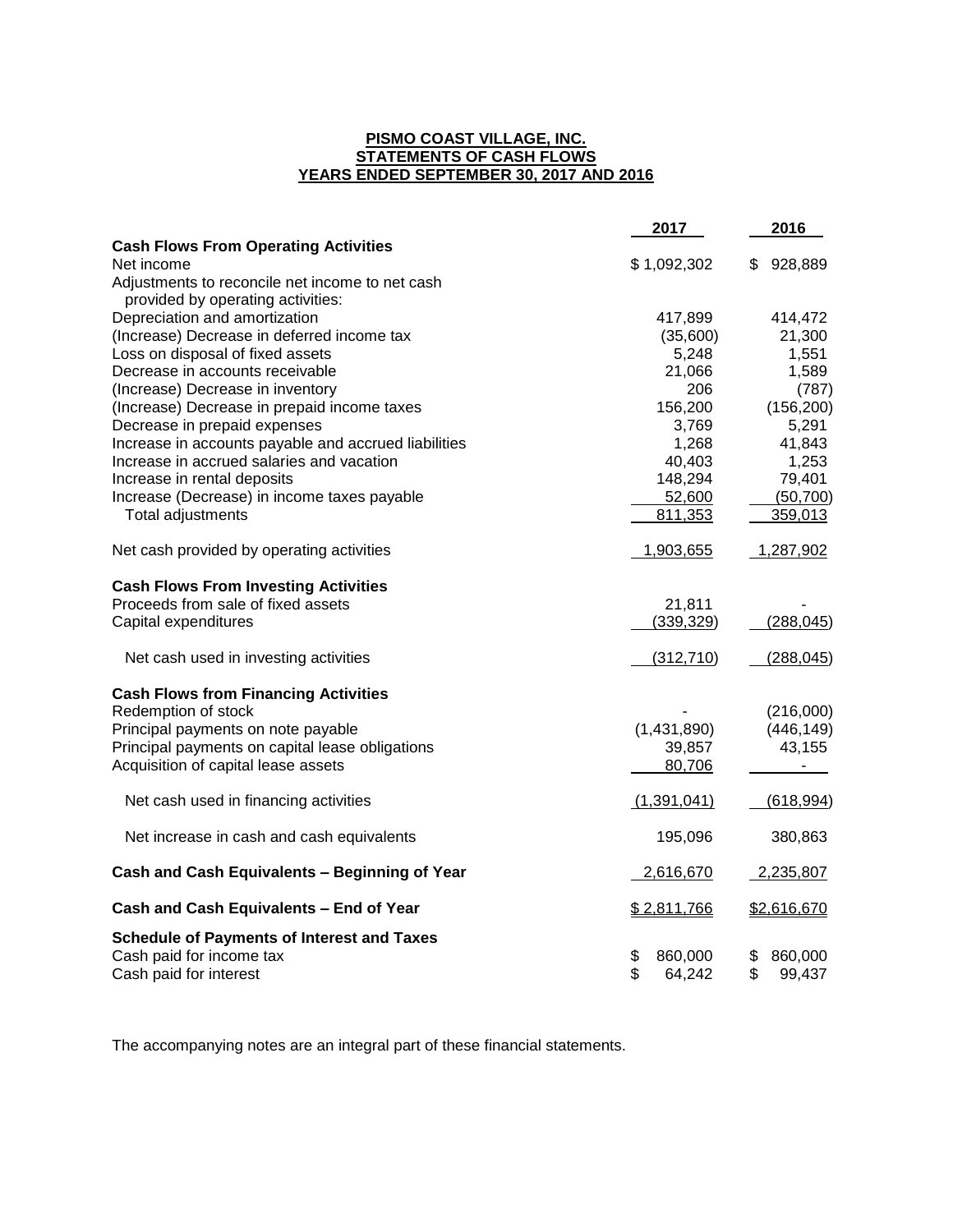## **NOTE 1 - Nature of Business**

Pismo Coast Village, Inc. (Company) is a recreational vehicle camping resort. Its business is seasonal in nature with the fourth quarter, the summer, being its busiest and most profitable.

#### **NOTE 2- Summary of Significant Accounting Policies**

#### **Revenue and Cost Recognition**

The Company's revenue is recognized on the accrual basis as earned based on the date of stay. Expenditures are recorded on the accrual basis whereby expenses are recorded when incurred, rather than when paid.

#### **Cash and Cash Equivalents**

For purposes of the Statements of Cash Flows, the Company considers all highly liquid investments with an original maturity of three months or less when purchased to be cash equivalents.

#### **Allowance for Doubtful Accounts**

It is the policy of management to review the outstanding accounts receivable at year-end, as well as historical bad debt write-offs, and establish an allowance for doubtful accounts for estimated uncollectible accounts. Management did not believe an allowance for doubtful accounts was necessary as of September 30, 2017 or 2016.

#### **Inventory**

Inventory has been valued at the lower of cost or market on a first-in, first-out basis. Inventory is comprised primarily of furnished goods in the general store and in the RV repair shop.

#### **Property and Equipment – Pismo Coast Village**

All property and equipment are recorded at cost. Depreciation of property and equipment is computed using straight-line method based on cost of the assets, less allowance for salvage value, where appropriate. Depreciation rates are based upon the following estimated useful lives:

| Building and park improvements                            | 5 to 40 years   |
|-----------------------------------------------------------|-----------------|
| Furniture, fixtures, equipment and leasehold improvements | 3 to 31.5 years |
| Transportation equipment                                  | 5 to 10 years   |

#### **Earnings Per Share**

The earnings per share reported on the financial statements are based on the 1,775 shares outstanding. The financial statements report only basic earnings per share, as there are no potentially dilutive shares outstanding.

#### **Use of Estimates**

The preparation of financial statements in conformity with accounting principles generally accepted in the United States of America requires the Company to make estimates and assumptions that affect certain reported amounts and disclosures. Accordingly, actual results could differ from those estimates.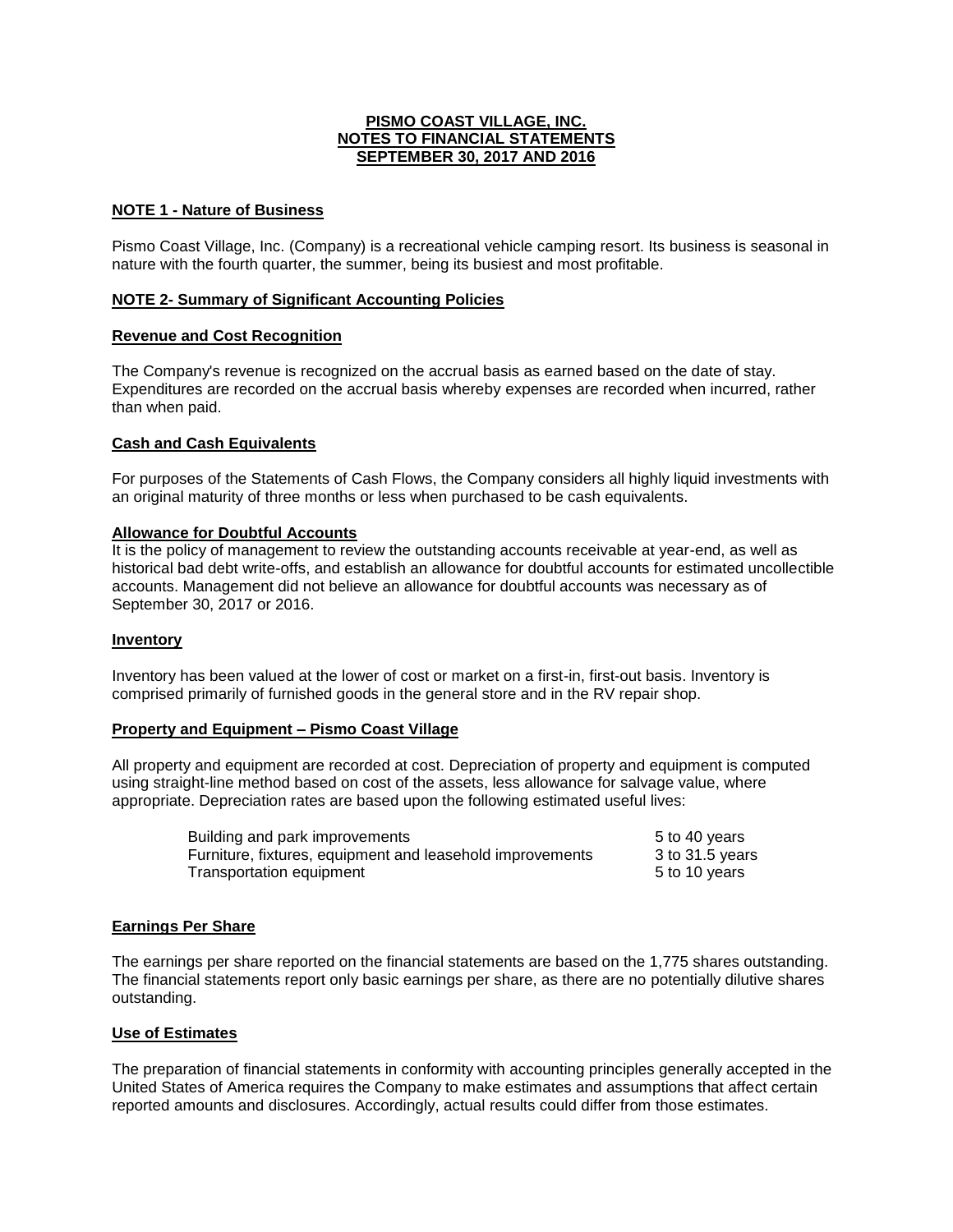## **NOTE 2- Summary of Significant Accounting Policies (Continued)**

### **Advertising**

The Company follows the policy of charging the costs of non-direct advertising as incurred. Advertising expense was \$59,890 and \$46,998 for the years ended September 30, 2017 and 2016, respectively. Advertising expense was included in operating expenses on the statement of operations.

## **Concentration of Credit Risk**

At September 30, 2017 and 2016, the Company had cash deposits of \$946,168 and \$725,895, respectively, in excess of the \$250,000 federally insured limit with Pacific Premier Bank (formerly Heritage Oaks Bank). However, because Pacific Premier Bank is a member of the Certificate of Deposit Account Registry Service (CDARS), large deposits are divided into smaller amounts and placed with other FDIC insured banks which are also members of the CDARS network. Then, those member banks issue CDs in amounts under \$250,000, so that the entire deposit balance is eligible for FDIC insurance.

#### **Reclassifications**

Certain reclassifications have been made to prior year balances to conform to current year presentation. These reclassifications had no effect on the Company's results of operations or financial position.

#### **Subsequent Events**

Events subsequent to September 30, 2017, have been evaluated through November 15, 2017, which is the date the financial statements were available to be issued. Management did not identify any subsequent events that required disclosure.

#### **Income Taxes**

The Company uses the asset-liability method of computing deferred taxes in accordance with Financial Accounting Standards Board (FASB) Accounting Standards Codification (ASC) Income Taxes topic. FASB ASC 740 requires, among other things, that if income is expected for the entire year, but there is a net loss to date, a tax benefit is recognized based on the annual effective tax rate.

FASB ASC 740 also requires, among other things, the recognition and measurement of uncertain tax positions based on a "more likely than not" (likelihood greater than 50%) approach. As of September 30, 2017, management has considered its tax positions and believes that the Company did not maintain any uncertain tax positions under this approach and, accordingly, all tax positions have been fully recorded in the provision for income taxes. It is the policy of the Company to consistently classify interest and penalties associated with income tax expense separately from the provision for income taxes, and accordingly no interest or penalties associated with income taxes have been included in this calculation, or separately in the Statement of Operations and Retained Earnings. The Company does not expect any material changes through September 30, 2018. Although the Company does not maintain any uncertain tax positions, tax returns remain subject to examination by the Internal Revenue Service for fiscal years ending on or after September 30, 2014 and by the California Franchise Tax Board for fiscal years ending on or after September 30, 2013.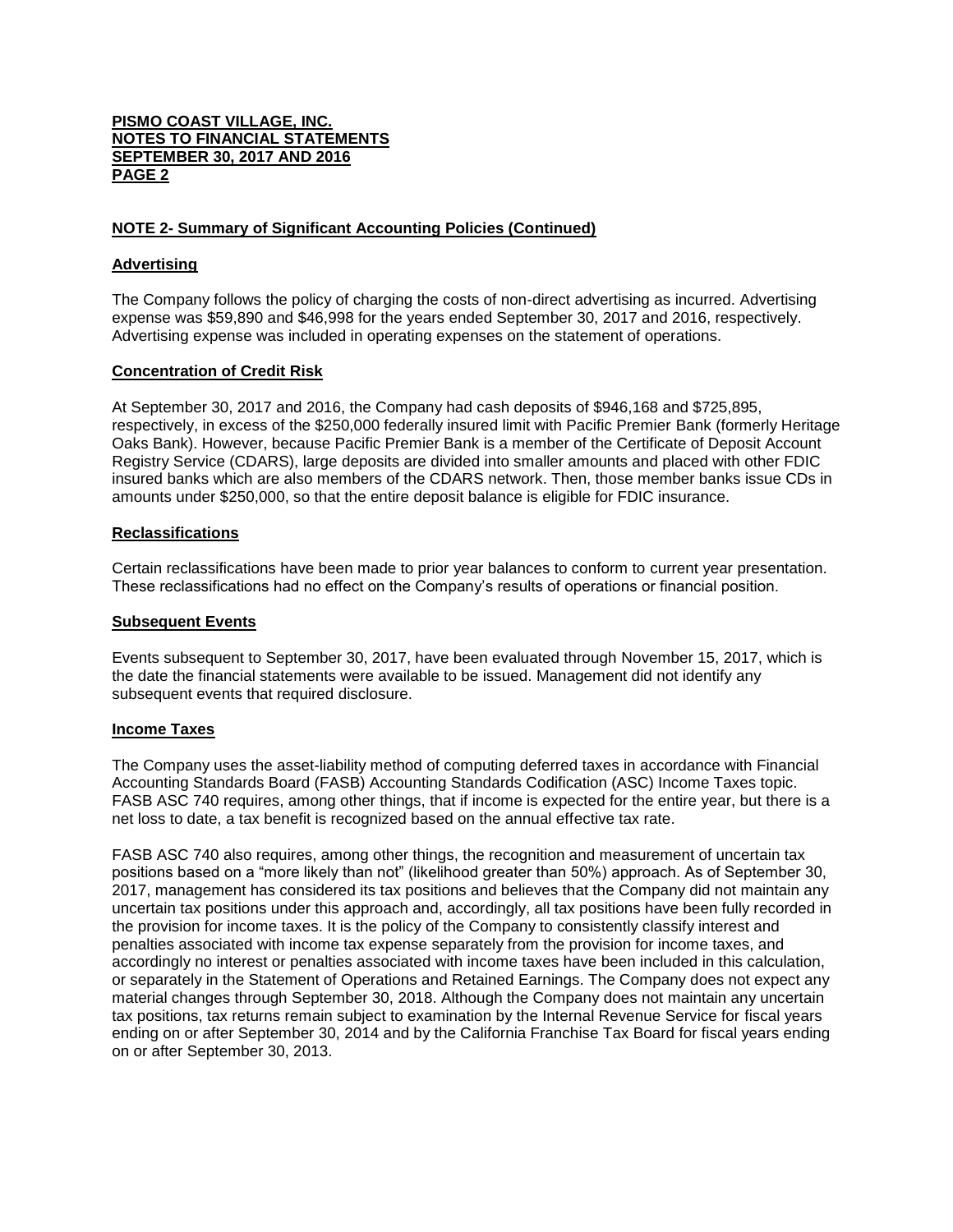## **NOTE 3 – Pismo Coast Village Recreational Vehicle Resort and Related Assets**

At September 30, 2017 and 2016, property and equipment included the following:

|                                                           | 2017         | 2016         |
|-----------------------------------------------------------|--------------|--------------|
| Land                                                      | \$10,394,746 | \$10,394,746 |
| Building and resort improvements                          | 11,343,482   | 11,295,967   |
| Furniture, fixtures, equipment and leasehold improvements | 666.766      | 661,583      |
| Transportation equipment                                  | 704.358      | 632,779      |
| Construction in progress                                  | 144,328      | 105,660      |
|                                                           | 23,253,680   | 23,090,735   |
| Less: accumulated depreciation                            | (8,527,808)  | (8,262,922)  |
|                                                           | \$14,725,872 | \$14,827,813 |

Depreciation and amortization expense was \$417,899 and \$414,472 for the years ended September 30, 2017 and 2016, respectively.

At September 30, 2017 and 2016, the cost of assets under capital lease was \$292,802 and \$263,077, respectively, and related accumulated amortization was \$147,336 and \$160,772, respectively. Depreciation expense on assets under capital lease was \$37,545 and \$25,685 for the years ended September 30, 2017 and 2016, respectively.

#### **NOTE 4 – Line of Credit**

The Company has a revolving line of credit with Pacific Premier Bank for \$500,000, expiring March 20, 2018. There was no outstanding balance on the line of credit at September 30, 2017 or 2016.

#### **NOTE 5 – Notes Payable**

As of September 30, 2016, the Company had a note payable to Pacific Premier Bank (formerly Heritage Oaks Bank) with a remaining outstanding balance of \$1,431,890. Although the note's original maturity was May 2018, during 2017 the Company paid off the note in its entirety. As of September 30, 2017, there was no remaining balance on this note.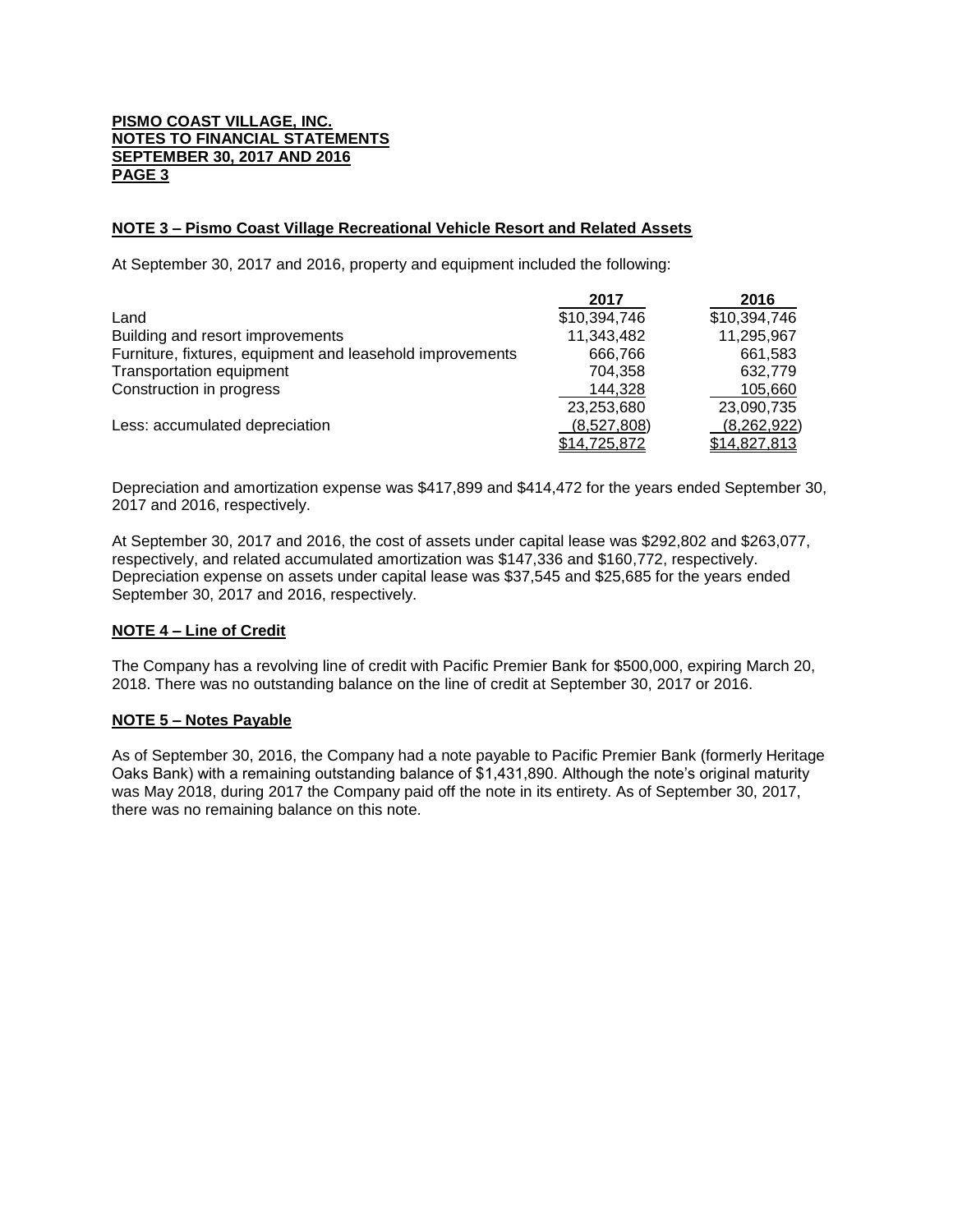#### **NOTE 6 – Capital Lease Obligations**

At September 30, 2017 and 2016, capital lease obligations consisted of the following:

|                                                                                                                                                                                     | 2017         | 2016      |
|-------------------------------------------------------------------------------------------------------------------------------------------------------------------------------------|--------------|-----------|
| A 2013 Hino truck leased from Donahue Transportation Services Corp.<br>payable in monthly installments of \$1,046, including interest at 4.751%<br>per annum, through April 2019.   | 19,115<br>\$ | \$ 30.469 |
| A security system for Lot-K leased from RLC Funding, payable in<br>monthly installments of \$1,295, including interest at 13.537% per<br>annum, through October 2018.               | 15,576       | 28,072    |
| A 2016 Hino truck leased from Donahue Transportation Services Corp,<br>payable in monthly installments of \$1,116, including interest at 4.532%<br>per annum, through January 2023. | 63.342       | 73,610    |
| A 2018 Hino truck leased from Donahue Transportation Services Corp,<br>payable in monthly installments of \$1,116, including interest at 4.644%<br>per annum, through January 2024. | 80.706       |           |
| Total capital lease obligations                                                                                                                                                     | 78.739       |           |

At September 30, 2017, future minimum payments on capital lease obligations were as follows:

| For the Twelve Months Ending September 30,              |   |           |
|---------------------------------------------------------|---|-----------|
| 2018                                                    | S | 55,686    |
| 2019                                                    |   | 35,404    |
| 2020                                                    |   | 26,784    |
| 2021                                                    |   | 26,784    |
| 2022                                                    |   | 26,784    |
| Thereafter                                              |   | 31,248    |
| Present value of future minimum payments                |   | 202,690   |
| Less amount representing interest                       |   | (23, 951) |
|                                                         |   | 178,739   |
| Less current portion of capital lease obligations       |   | (47,638)  |
| Total capital lease obligations, net of current portion |   | 131,101   |

#### **NOTE 7 – Common Stock**

Each share of stock is intended to provide the shareholder with a free use of the resort for a maximum of 45 days per year. If the Company is unable to generate sufficient funds from the public, the Company may be required to charge shareholders for services.

A shareholder is entitled to a pro rata share of any dividends as well as a pro rata share of the assets of the Company in the event of its liquidation or sale. The shares are personal property and do not constitute an interest in real property. The ownership of a share does not entitle the owner to any interest in any particular site or camping period.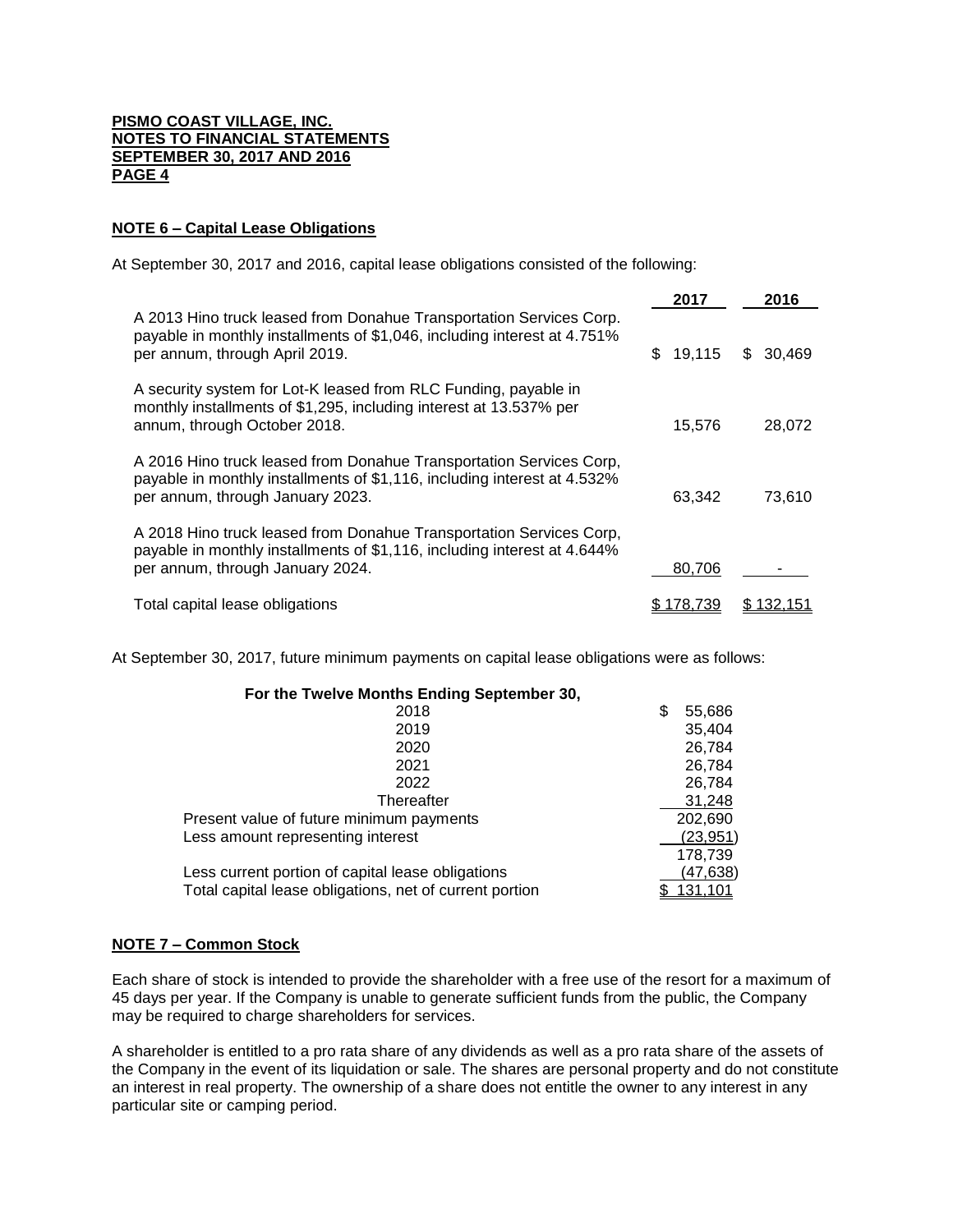### **NOTE 7 – Common Stock (continued)**

On March 31, 2016, the Company repurchased 8 shares of the stock for \$27,000 per share for a total purchase price of \$216,000. This stock redemption reduced the number of outstanding shares from 1,783 to 1,775.

## **NOTE 8 – Income Taxes**

The provision for income taxes for the years ended September 30, 2017 and 2016 are as follows:

|                      | 2017      | 2016      |
|----------------------|-----------|-----------|
| Income tax provision | \$834,000 | \$723,500 |

The effective income tax rate varies from the statutory federal income tax rate as follows:

|                                                   | 2017  | 2016  |
|---------------------------------------------------|-------|-------|
| Statutory federal income tax rate                 | 34.0% | 34.0% |
| Increase (decrease):                              |       |       |
| State income taxes, net of federal benefit        | 5.7   | 5.8   |
| Nondeductible variable costs of shareholder usage | 2.9   | 4.0   |
| Other miscellaneous adjustments                   | (1.1) | 0.0   |
| Effective income tax rate                         | 41.5% | 43.8% |

The Company uses the asset-liability method of computing deferred taxes in accordance with FASB ASC Topic 740. The difference between the effective tax rate and the statutory tax rates is due primarily to the effects of the graduated tax rates, state taxes net of the federal tax benefit and nondeductible variable costs of shareholder usage.

The Company has early adopted Accounting Standards Update (ASU) 2015-2017, Balance Sheet Classification of Deferred Taxes, to simplify and improve the usefulness of the financial statements. The amendments in this ASU require that deferred tax liabilities and assets be classified as noncurrent in a classified statement of financial position.

This ASU is effective for financial statements issued for annual periods beginning after December 15, 2018. Earlier application is permitted as of the beginning of an interim or annual reporting period. The Company has made this classification update as of October 1, 2016, and has applied this change retrospectively to all periods presented. Below is a table summarizing the changes in presentation for the periods ended September 30, 2017 and 2016: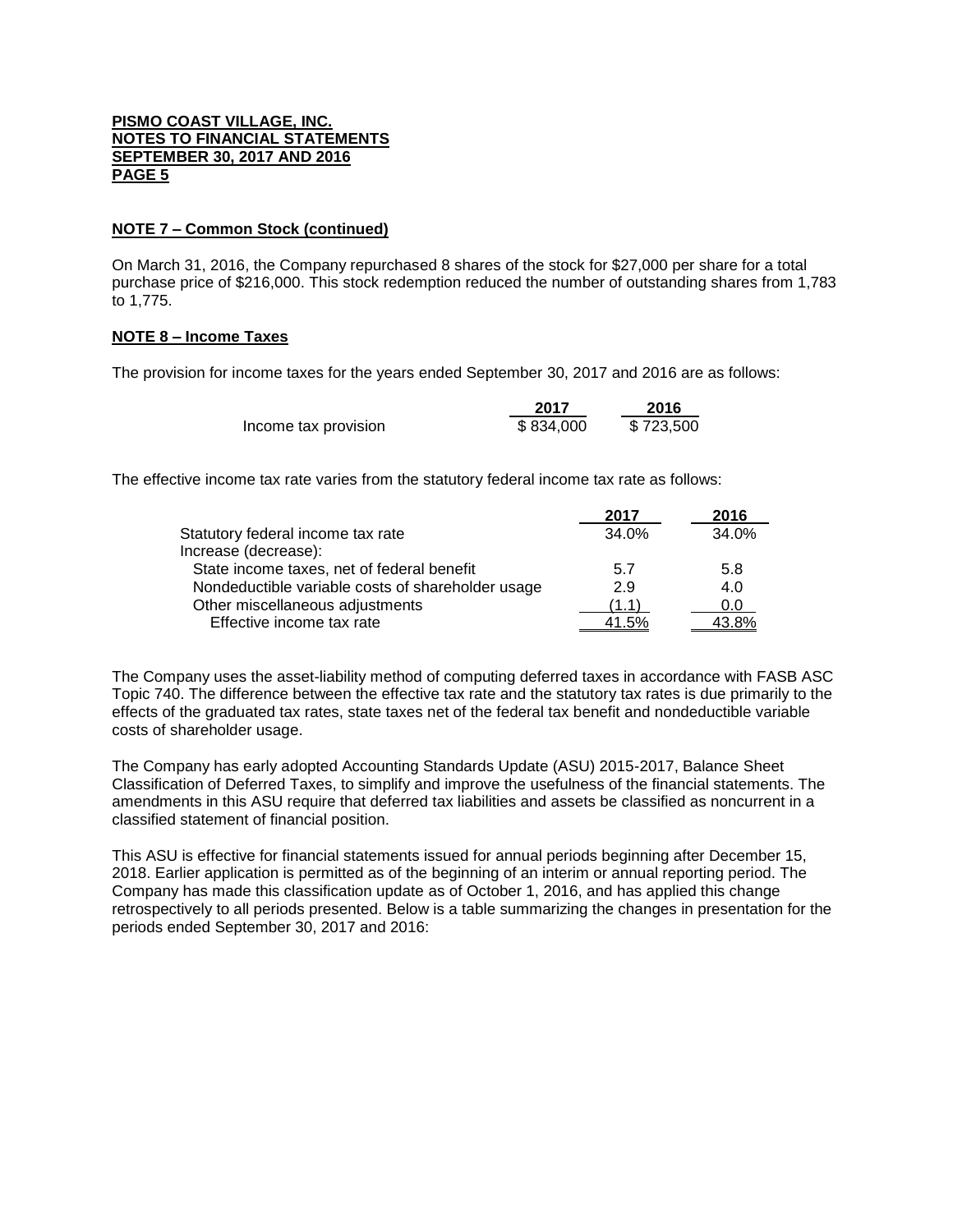### **NOTE 8 – Income Taxes (continued)**

|                                            | 2017         | 2016         |
|--------------------------------------------|--------------|--------------|
| Total assets - original presentation       | \$17,888,598 | \$17,969,672 |
| Total liabilities - original presentation  | 3,243,357    | 4,416,733    |
| Total assets – change in presentation      | (118, 700)   | (108,000)    |
| Total liabilities - change in presentation | (118, 700)   | (108,000)    |
| Total assets - updated presentation        | 17,769,898   | 17,861,672   |
| Total liabilities - updated presentation   | 3,124,657    | 4,308,733    |

As of September 30, 2017 and 2016, the Company's deferred tax liability was \$810,600 and \$846,200, respectively. Deferred income taxes arise from temporary differences between the tax basis of assets and liabilities and their reported amounts in the financial statements, which will result in taxable or deductible amounts in the future. The majority of the balance is due to timing differences of depreciation expense, caused by the use of accelerated depreciation methods for tax calculations.

## **NOTE 9 – Operating Leases**

The Company leases a lot located in Oceano, California, for \$2,933 per month. The lease has converted to a month-to-month lease; however, the lessor is considering a long-term renewal at this time.

The Company has a five-year lease obligation for a copier. Rental expense under this operating lease is \$384 per month. Future minimum lease payments under this obligation are as follows:

| For the Twelve Months Ending September 30, |          |
|--------------------------------------------|----------|
| 2018                                       | 4,608    |
| 2019                                       | 4,608    |
| 2020                                       | 4,608    |
| 2021                                       | 4,608    |
| 2022                                       | 1.920    |
|                                            | \$20,352 |

Rent expense under these lease agreements was \$43,928 and \$43,066 for the years ended September 30, 2017 and 2016, respectively.

#### **NOTE 10 – Employee Retirement Plan**

The Company is the sponsor of a 401(k) profit-sharing pension plan, which covers substantially all fulltime employees. Employer contributions are discretionary and are determined on an annual basis. The Company's matching portion of the 401(k) safe harbor plan was \$57,083 and \$56,717 for the years ended September 30, 2017 and 2016, respectively.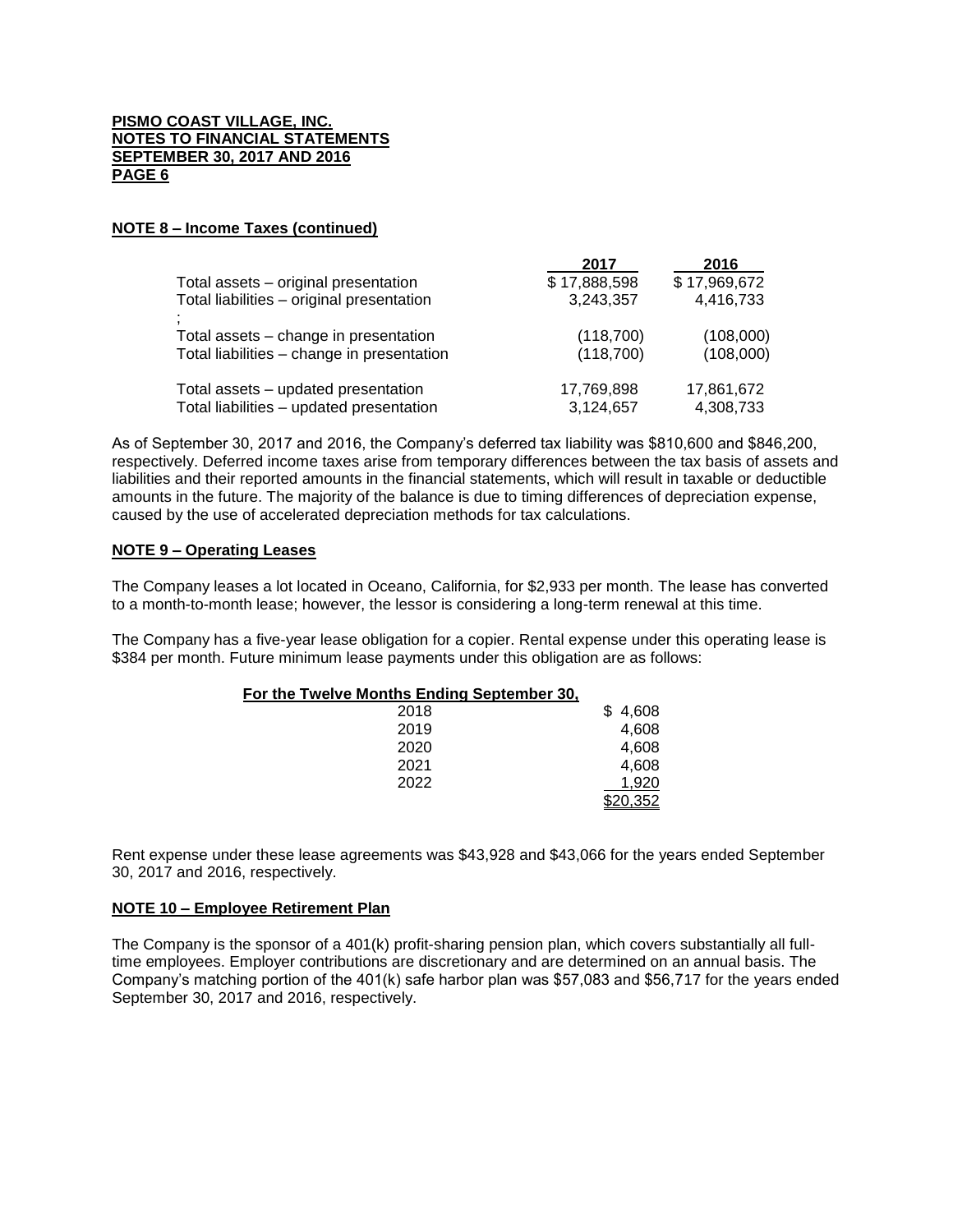## **NOTE 11 – Operating Expenses**

Operating expenses for the years ended September 30, 2017 and 2016, consisted of the following:

|                                 | 2017               | 2016          |
|---------------------------------|--------------------|---------------|
| Administrative salaries         | \$<br>559,000      | \$<br>512,873 |
| Advertising and promotion       | 59,890             | 46,998        |
| Auto and truck expense          | 122,501            | 119,826       |
| <b>Bad debts</b>                | 1,857              |               |
| Contract services               | 65,537             | 192,340       |
| Corporation expense             | 68,720             | 54,199        |
| <b>Custodial supplies</b>       | 25,289             | 29,805        |
| Direct labor                    | 1,771,028          | 1,751,553     |
| Employee travel and training    | 34,810             | 31,675        |
| Equipment lease                 | 4,809              | 5,419         |
| Insurance                       | 589,551            | 666,850       |
| Miscellaneous                   | 88,456             | 57,237        |
| Office supplies and expense     | 77,986             | 47,973        |
| Payroll tax expense             | 203,047            | 182,563       |
| Payroll service                 | 41,243             | 39,794        |
| Pension plan match              | 57,083             | 56,717        |
| <b>Professional services</b>    | 103,582            | 93,855        |
| Property taxes                  | 215,809            | 210,273       |
| Recreational supplies           | 4,069              | 14,570        |
| Rent - storage lots             | 43,928             | 43,066        |
| Repairs and maintenance         | 219,478            | 215,360       |
| Retail operating supplies       | 6,124              | 3,030         |
| Security                        | 15,143             | 17,514        |
| Service charges                 | 154,877            | 138,628       |
| Taxes and licenses              | 8,609              | 12,544        |
| Telephone                       | 37,024             | 50,792        |
| Uniforms                        | 26,056             | 28,580        |
| <b>Utilities</b>                | 682,387            | 624,043       |
| <b>Total Operating Expenses</b> | <u>\$5,287,893</u> | \$5,248,077   |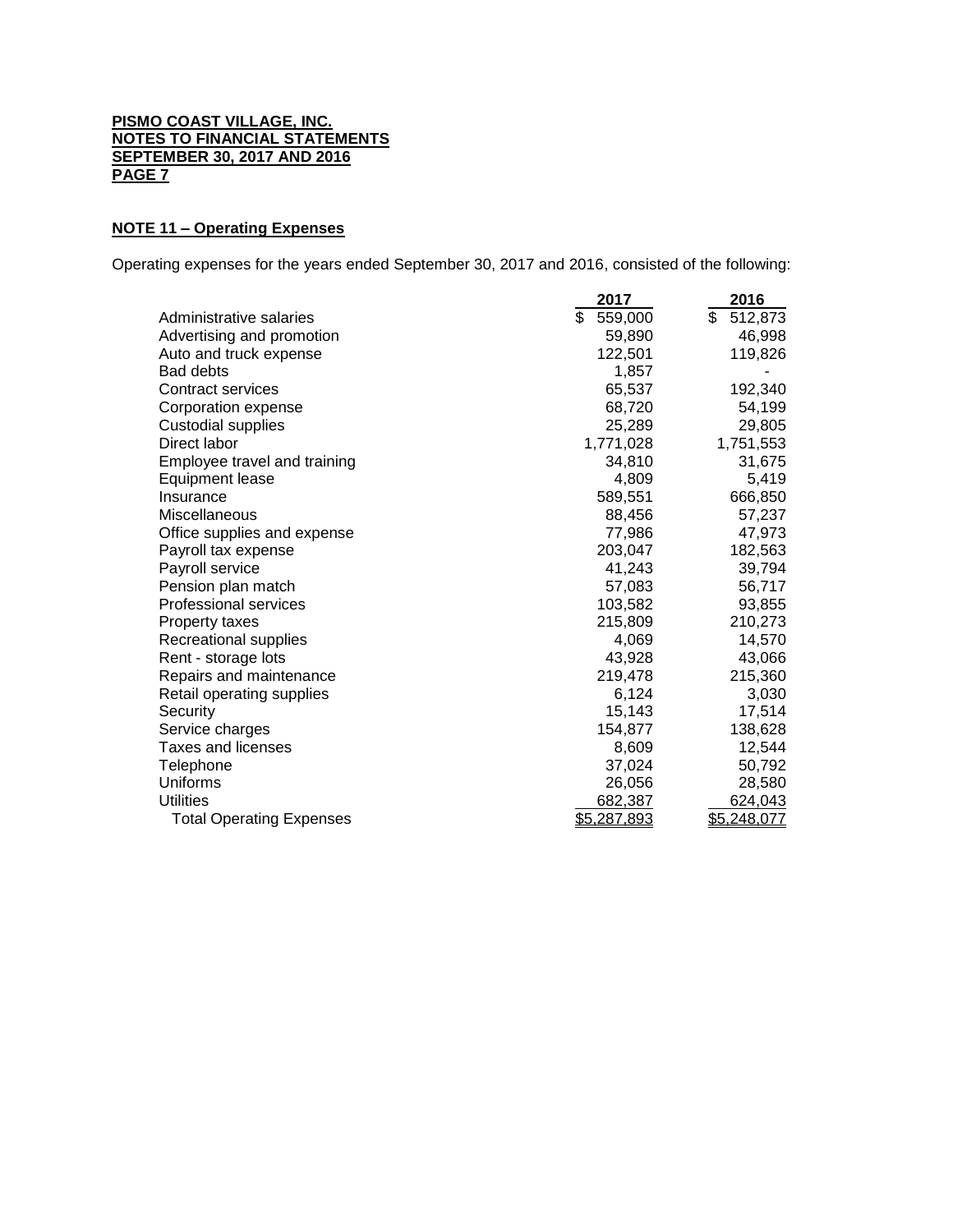## INDEPENDENT AUDITOR'S REPORT

## ON ADDITIONAL INFORMATION

To the Board of Directors and Shareholders of Pismo Coast Village, Inc. Pismo Beach, California

Our report on our audits of the basic financial statements of Pismo Coast Village, Inc. as of September 30, 2017 and 2016 appears on page 16. Those audits were made for the purpose of forming an opinion on the basic financial statements taken as a whole. The statements of income (unaudited) for the three months ended September 30, 2017 and 2016 are presented for purposes of additional analysis and are not a required part of the basic financial statements. These statements are the responsibility of management and were derived from, and relate directly to, the underlying accounting and other records used to prepare the financial statements. Such information has not been subjected to the auditing procedures applied in the audits of the basic financial statements, and accordingly, we express no opinion on it.

## BROWN ARMSTRONG ACCOUNTANCY CORPORATION

Bakersfield, California November 15, 2017